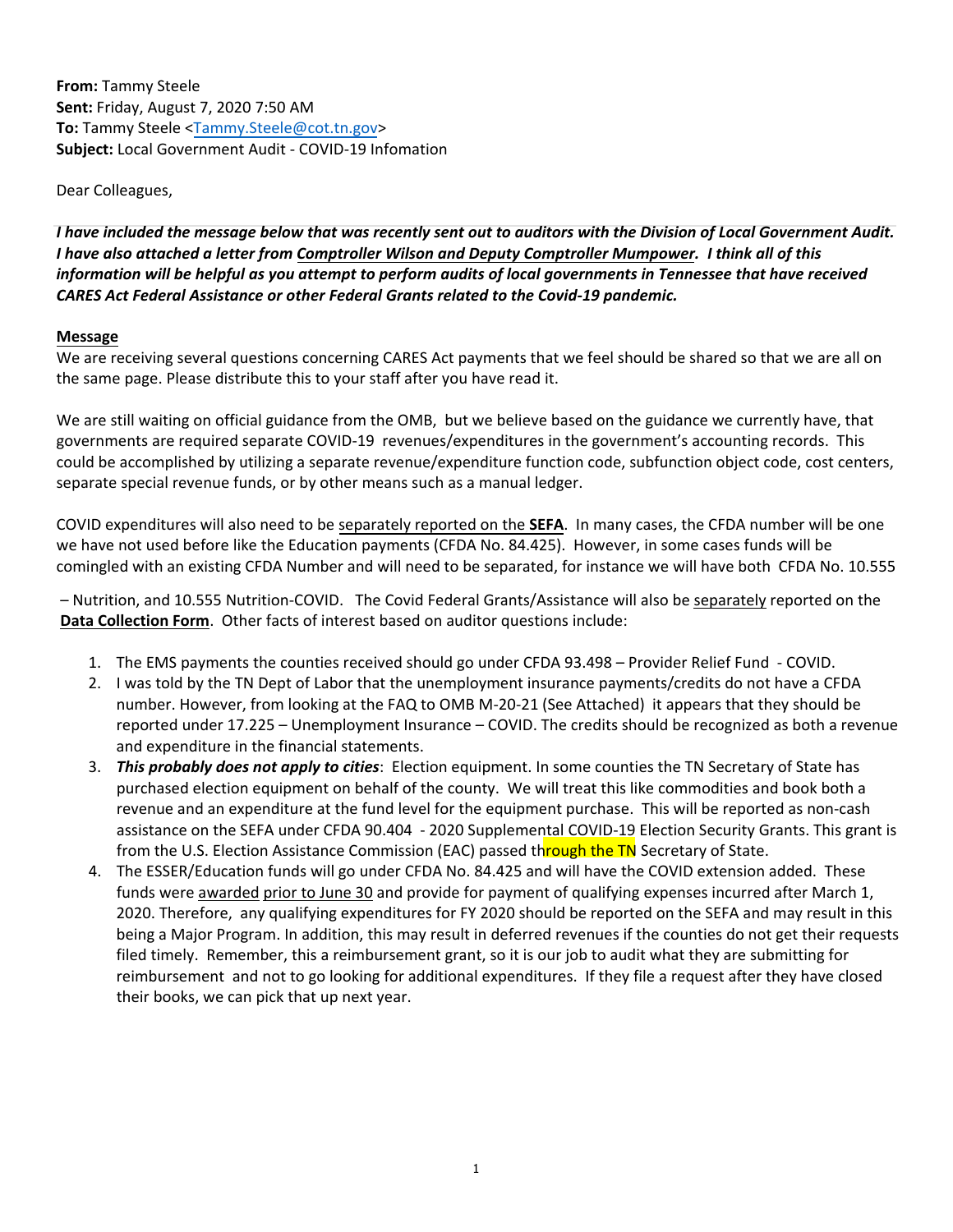- 5. The Tennessee Cares Act payments https://tncaresact.tn.gov/allocations. These payments were not awarded to the counties until after July 1, 2020. You cannot recognize expenditures on the SEFA prior to having an award. Therefore, this federal assistance will not be reported on the SEFA in FY 2020. The assistance will be recognized on the SEFA in FY 2021 and may include qualifying expenditures made in FY 20. This will cause a mismatch between the financial statement expenditures and the SEFA expenditures, but that is ok. The CFDA No. for this will be 21.019. Nor will governments recognize a receivable and revenue or deferred revenue for the amount of the potential award for June 30, 2020.
- 6. Be conscious of double dipping. The county/schools cannot claim the same expenditure on multiple grants.

#### **Jerry E. Durham**, **CPA, CGFM, CFE**

Assistant Director, Research, Compliance, and Contract Audit Review Comptroller of the Treasury Division of Local Government Audit 425 Fifth Avenue North | Nashville, TN 37243 Jerry.Durham@cot.tn.gov | Direct Line 615.401.7951



**Mission: To Make Government Work Better**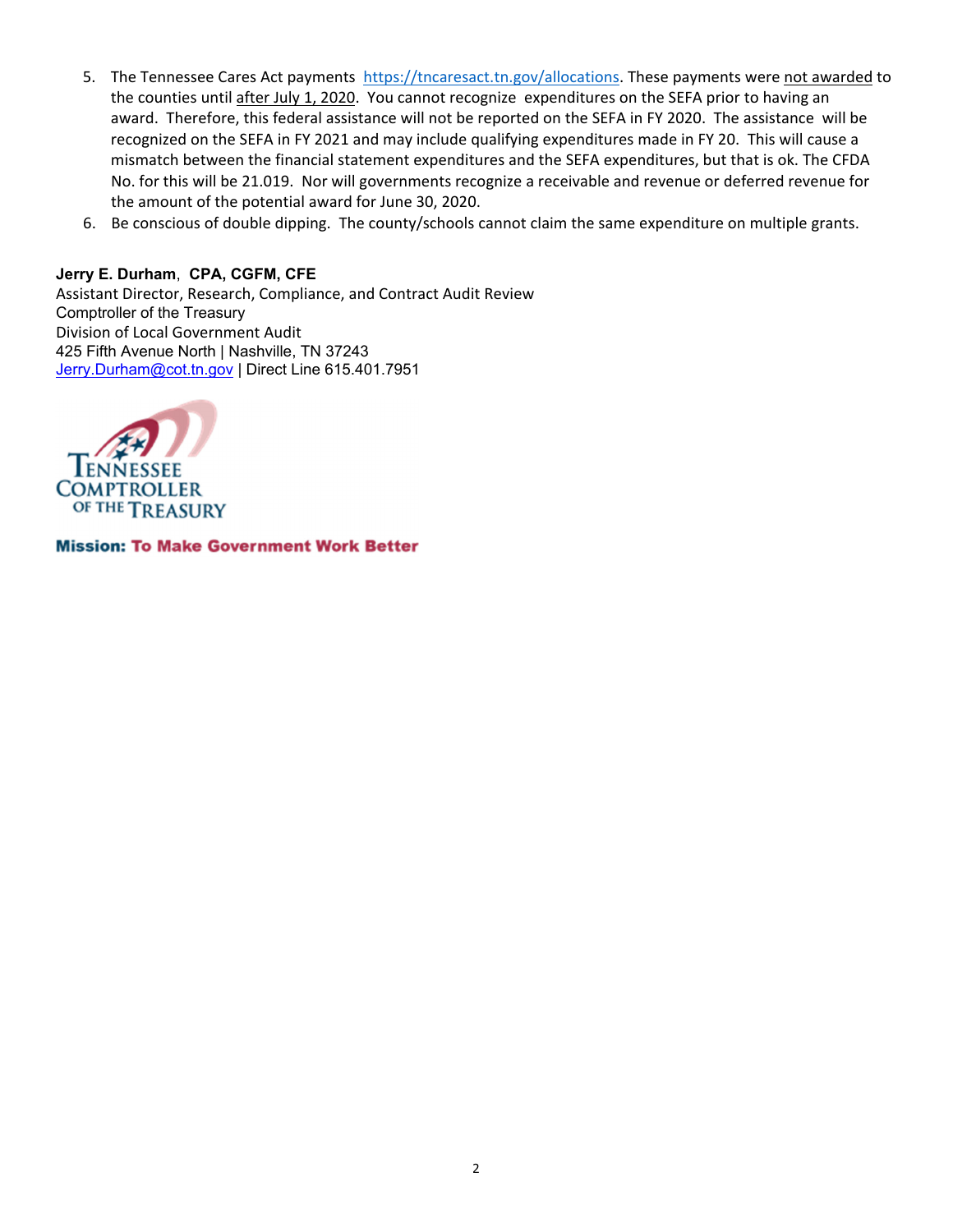# CARES Act and M-20-21

Recipient Frequently Asked Questions

#### Publication Date: June 24, 2020

This frequently asked questions document is designed to address common questions regarding the Office of Management and Budget (OMB) memorandu[m M-20-21,](https://www.whitehouse.gov/wp-content/uploads/2020/04/Implementation-Guidance-for-Supplemental-Funding-Provided-in-Response.pdf) *Implementation Guidance for Supplemental Funding Provided in Response to the Coronavirus Disease 2019*, and the Coronavirus Aid, Relief, and Economic Security (CARES) Act, Pub. L. No. 116-136. Many agencies are collecting programmatic jobs data from recipients, either as required or in addition to reporting requirements in the CARES Act.

# <span id="page-2-0"></span>**Table of Contents**

| $Q-1$ .   | Where can I find a list of Federal programs that were funded through the CARES Act and other                |
|-----------|-------------------------------------------------------------------------------------------------------------|
|           | supplemental appropriations to support the response to the COVID-19 crisis? 1                               |
| $Q - 2$ . | Where can I find information on Federal financial assistance that became available through the              |
|           |                                                                                                             |
|           |                                                                                                             |
| $Q - 3.$  | How does OMB memo M-20-21 affect reporting requirements for CARES Act programs?1                            |
| Q-4.      | What are the reports that the recipients must submit on a quarterly basis that are outlined in Sec.         |
|           |                                                                                                             |
| $Q-5.$    | How do the CARES Act reporting requirements compare to FFATA's reporting requirements?  2                   |
| $Q-6$ .   |                                                                                                             |
| $Q - 7.$  | How will I know if additional reporting is required for my program under the CARES Act reporting            |
|           |                                                                                                             |
| Q-8.      | How does OMB M-20-21 impact students receiving financial aid, and recipients of funds that do not           |
|           |                                                                                                             |
|           |                                                                                                             |
| $Q - 9.$  |                                                                                                             |
|           |                                                                                                             |
|           |                                                                                                             |
|           | Q-12. Can matching funds or the donation of items purchased with Federal financial assistance under the     |
|           | CARES Act be used as an offset to a program's non-Federal match requirement? 3                              |
|           | Q-13. How should recipients monitor subrecipients to avoid duplication of efforts, particularly under these |
|           |                                                                                                             |
|           |                                                                                                             |
|           |                                                                                                             |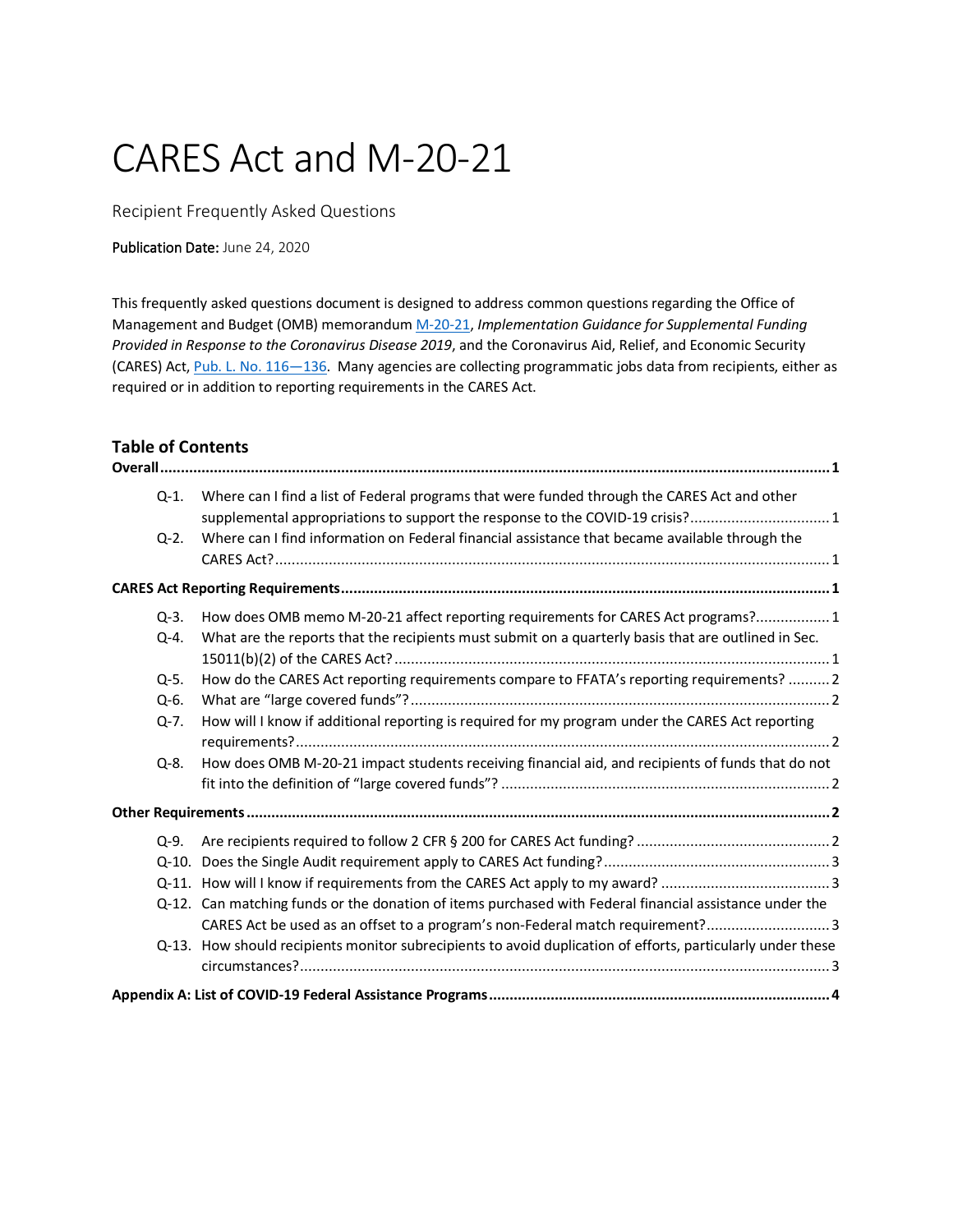#### <span id="page-3-1"></span><span id="page-3-0"></span>**Overall**

Q-1. Where can I find a list of Federal programs that were funded through the CARES Act and other supplemental appropriations to support the response to the COVID-19 crisis?

> A list of covered programs at the time of the publication of this FAQ can be found i[n Appendix A.](#page-6-0) A comprehensive listing of all Federal financial assistance programs can be found in the Assistance Listings (formally known as the Catalog of Federal Domestic Assistance (CFDA)), available at [www.beta.sam.gov.](http://www.beta.sam.gov/)

<span id="page-3-2"></span>Q-2. Where can I find information on Federal financial assistance that became available through the CARES Act?

> Notices of Funding Opportunity for competitive grants and cooperative agreements are available at [www.grants.gov.](http://www.grants.gov/) The Assistance Listings, available a[t www.beta.sam.gov,](http://www.beta.sam.gov/) includes the comprehensive source of Federal financial assistance programs.

#### [Back to Top](#page-2-0)

#### <span id="page-3-4"></span><span id="page-3-3"></span>**CARES Act Reporting Requirements**

Q-3. How does OMB memo M-20-21 affect reporting requirements for CARES Act programs?

Section 15011 of the CARES Act provides the reporting requirements for covered programs. OMB's memo M-20-21 implements these requirements and reiterates the Administration's commitment to transparency and accountability while meeting the statutory requirement of minimizing burden on agencies and recipients, allowing efforts to focus on COVID-19 response activities. Existing reporting requirements, established under the Federal Funding Accountability and Transparency Act of 2006 (FFATA), Pub. L. No. 109—282, as amended by the Digital Accountability and Transparency Act (DATA Act), Pub. L. No. 113—101, are sufficient to meet many of the reporting requirements for covered programs. In addition to the existing reporting requirements under FFATA and the DATA Act, some agencies, where applicable, are also collecting recipient jobs data. Specifically for the OMB reporting requirement, macroeconomic data and select programmatic jobs data from agencies will also provide additional sources of information on economic impact and jobs. For programs where existing reporting requirements are not sufficient to meet the requirements under Section 15011 of the CARES Act, Federal awarding agencies are responsible for communicating those requirements to recipients through the terms and conditions of the award and other relevant agency guidance.

<span id="page-3-5"></span>Q-4. What are the reports that the recipients must submit on a quarterly basis that are outlined in Sec. 15011(b)(2) of the CARES Act?

> OMB M-20-21 does not specify which reports recipients are required to submit under this section, as comparable information and data can be obtained throug[h USASpending.gov](https://www.usaspending.gov/) and other centrally available economic data collected by Federal awarding agencies in many cases. For programs where existing reporting requirements are not sufficient to meet the requirements under Section 15011 of the CARES Act, Federal awarding agencies are responsible for communicating those requirements to recipients through the terms and conditions of the award and other relevant agency guidance.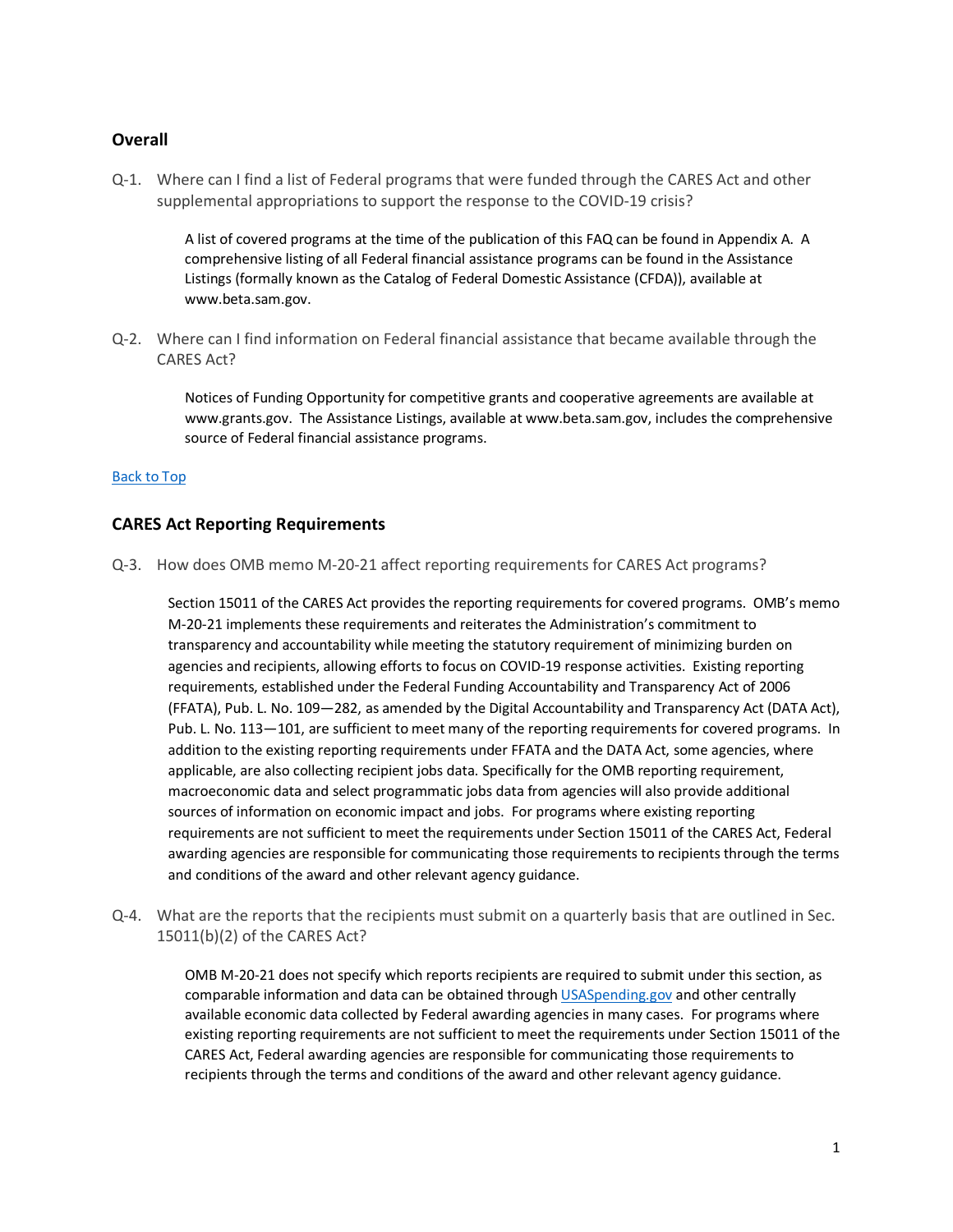<span id="page-4-0"></span>Q-5. How do the CARES Act reporting requirements compare to FFATA's reporting requirements?

FFATA requires recipients with subcontracts or subawards at or above \$25,000 under a Federal award to report no later than the end of the month following the month in which the obligation was made throug[h www.fsrs.gov.](http://www.fsrs.gov/) The CARES Act recipient reporting requirements apply to recipients receiving "large covered funds." You should contact the Federal awarding agency for individual program reporting requirements.

<span id="page-4-1"></span>Q-6. What are "large covered funds"?

The recipient reporting requirements only apply to recipients receiving \$150,000 or more of the "covered funds." "Covered funds" means any funds to non-Federal entities, not including an individual, under Division B of the CARES Act, the Coronavirus Preparedness and Response Supplemental Appropriations Act, 2020 (Pub. L. No. 116—123); the Families First Coronavirus Response Act (Pub. L. No. 116—127); or any other Act primarily making appropriations for the Coronavirus response and related activities. The CARES Act defines "large covered funds" as amounting to \$150,000 or more.

<span id="page-4-2"></span>Q-7. How will I know if additional reporting is required for my program under the CARES Act reporting requirements?

> In many instances, existing reporting requirements established under FFATA and DATA Act, including but not limited to the total amount of large covered funds, name of the project or activity, and description of the project or activity, are sufficient to meet the requirements under the CARES Act. For programs where existing reporting requirements are not sufficient to meet the requirements under Section 15011 of the CARES Act, Federal awarding agencies are responsible for communicating those requirements to recipients through the terms and conditions of award and other relevant agency guidance.

<span id="page-4-3"></span>Q-8. How does OMB M-20-21 impact students receiving financial aid, and recipients of funds that do not fit into the definition of "large covered funds"?

> OMB M-20-21 directs agencies to leverage and continue to employ existing financial transparency and accountability mechanisms wherever possible. Recipients of covered funds that may not meet the definition of "large covered funds," such as students receiving financial aid, are not directly affected by the reporting requirements in OMB M-20-21.

#### [Back to Top](#page-2-0)

#### <span id="page-4-5"></span><span id="page-4-4"></span>**Other Requirements**

Q-9. Are recipients required to follow 2 CFR § 200 for CARES Act funding?

This depends on the type of Federal financial assistance being provided by the Federal agency through the CARES Act. Although the 2 CFR § 200 provisions apply to most of the CARES Act funds and programs, you should review the Assistance Listing, available at [www.beta.sam.gov,](http://www.beta.sam.gov/) or contact the Federal awarding agency for additional guidance.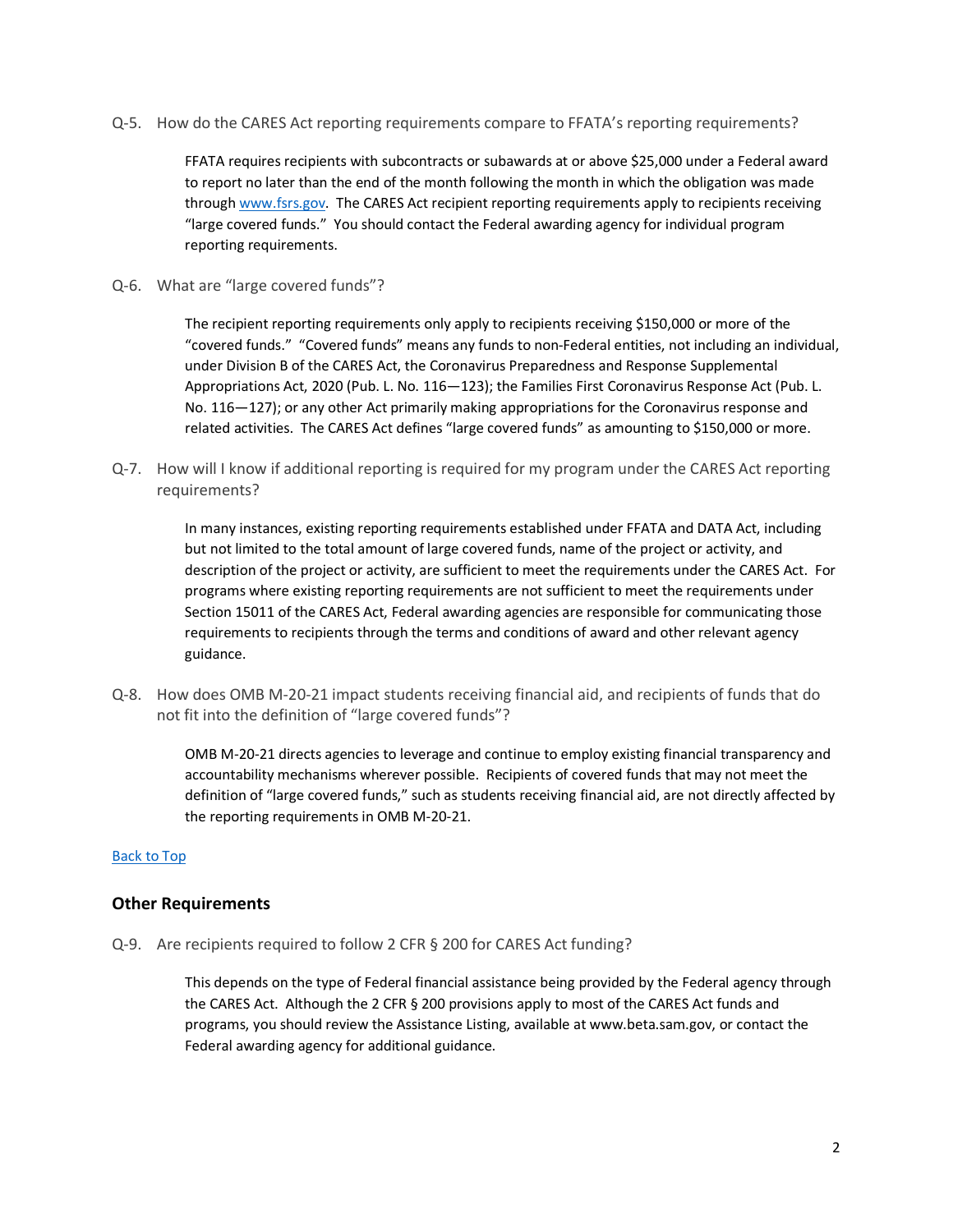<span id="page-5-0"></span>Q-10. Does the Single Audit requirement apply to CARES Act funding?

This depends on the type of Federal financial assistance being provided by the Federal agency through the CARES Act. Although the Single Audit requirement applies to most of the CARES Act funds and programs, you should review the Assistance Listing, available at [www.beta.sam.gov,](http://www.beta.sam.gov/) or contact the Federal awarding agency for additional guidance.

<span id="page-5-1"></span>Q-11. How will I know if requirements from the CARES Act apply to my award?

The CARES Act reporting requirements do not apply to all Federal awards. The Federal awarding agency will notify the recipient of the reporting requirements associated with their award, including CARES Act specific requirements.

<span id="page-5-2"></span>Q-12. Can matching funds or the donation of items purchased with Federal financial assistance under the CARES Act be used as an offset to a program's non-Federal match requirement?

> The flexibility related to matching requirements is different for each program funded through the CARES Act. You should review the Assistance Listing, available at [www.beta.sam.gov,](http://www.beta.sam.gov/) or contact the Federal awarding agency for additional guidance on the non-Federal match requirement.

<span id="page-5-3"></span>Q-13. How should recipients monitor subrecipients to avoid duplication of efforts, particularly under these circumstances?

> Recipients should follow their existing procedures to avoid duplication of efforts, which can include confirming that the budget does not duplicate efforts of budgeted items and monitoring subrecipients to ensure that funds are being used appropriately.

[Back to Top](#page-2-0)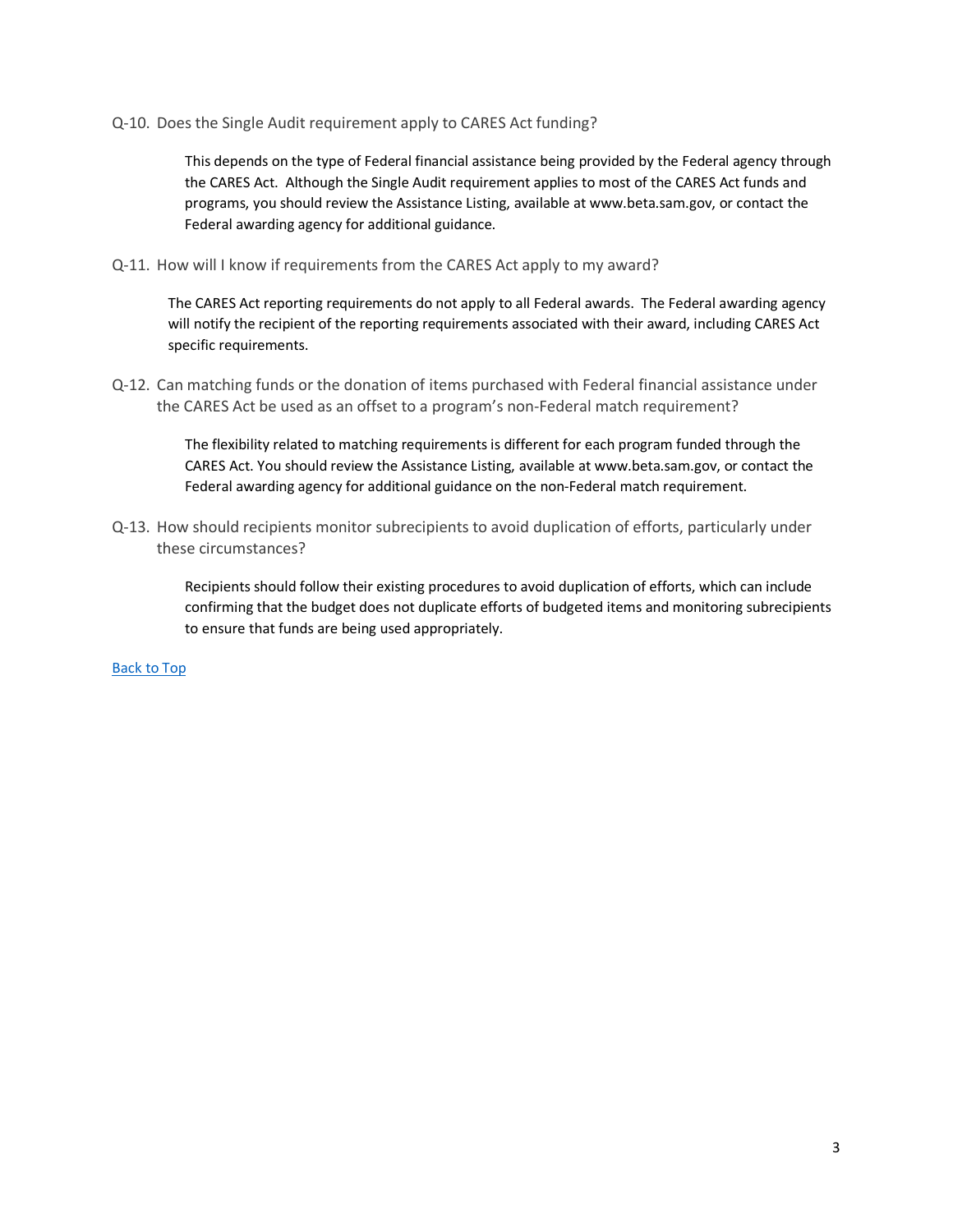### <span id="page-6-0"></span>**Appendix A: List of COVID-19 Federal Assistance Programs**

The below list of COVID-19 Federal assistance programs was published through the Assistance Listings in [www.beta.sam.gov](http://www.beta.sam.gov/) as of the publication of this FAQ.

| <b>Assistance Listing</b> | <b>Federal Agency</b>                             | <b>Program Name/s</b>                                   |
|---------------------------|---------------------------------------------------|---------------------------------------------------------|
| 10.130                    | Department of Agriculture (USDA)                  | Coronavirus Food Assistance Program                     |
|                           |                                                   | (CFAP)                                                  |
| 10.475                    | Department of Agriculture (USDA)                  | Cooperative Agreements with States for                  |
|                           |                                                   | Intrastate Meat and Poultry Inspection                  |
| 10.477                    | Department of Agriculture (USDA)                  | Meat, Poultry, and Egg Products Inspection              |
| 10.529                    | Department of Agriculture (USDA)                  | Food Distribution Program on Indian                     |
|                           |                                                   | Reservations (FDPIR) Nutrition                          |
|                           |                                                   | Paraprofessional Training Project                       |
| 10.539                    | Department of Agriculture (USDA)                  | <b>CNMI Nutrition Assistance</b>                        |
| 10.551                    | Department of Agriculture (USDA)                  | Supplemental Nutrition Assistance Program               |
| 10.553                    | Department of Agriculture (USDA)                  | School Breakfast Program                                |
| 10.555                    | Department of Agriculture (USDA)                  | National School Lunch Program                           |
| 10.556                    | Department of Agriculture (USDA)                  | Special Milk Program for Children                       |
| 10.557                    | Department of Agriculture (USDA)                  | <b>WIC Special Supplemental Nutrition</b>               |
|                           |                                                   | Program for Women, Infants, and Children                |
| 10.558                    | Department of Agriculture (USDA)                  | Child and Adult Care Food Program                       |
| 10.559                    | Department of Agriculture (USDA)                  | Summer Food Service Program for Children                |
| 10.566                    | Department of Agriculture (USDA)                  | Nutrition Assistance For Puerto Rico                    |
| 10.567                    | Department of Agriculture (USDA)                  | Food Distribution Program on Indian<br>Reservations     |
| 10.568                    | Department of Agriculture (USDA)                  | <b>Emergency Food Assistance Program</b>                |
|                           |                                                   | (Administrative Costs)                                  |
| 10.569                    | Department of Agriculture (USDA)                  | Emergency Food Assistance Program (Food<br>Commodities) |
| 10.578                    | Department of Agriculture (USDA)                  | WIC Grants To States (WGS)                              |
| 10.664                    | Department of Agriculture (USDA)                  | Cooperative Forestry Assistance                         |
| 10.752                    | Department of Agriculture (USDA)                  | Rural eConnectivity Pilot Program                       |
| 10.768                    | Department of Agriculture (USDA)                  | <b>Business and Industry Loans</b>                      |
| 10.777                    | Department of Agriculture (USDA)                  | Norman E. Borlaug International Science                 |
|                           |                                                   | and Technology Fellowship Program - 2020                |
|                           |                                                   | Borlaug Fellowship Program World Food                   |
|                           |                                                   | Prize Event                                             |
| 10.855                    | Department of Agriculture (USDA)                  | Distance Learning and Telemedicine Loans<br>and Grants  |
| 11.307                    | Department of Commerce (DOC)                      | Economic Adjustment Assistance                          |
| 11.307                    | Department of Commerce (DOC)                      | Economic Adjustment Assistance                          |
| 11.454                    | Department of Commerce (DOC)                      | <b>Unallied Management</b>                              |
| 11.611                    | Department of Commerce (DOC)                      | Manufacturing Extension Partnership                     |
| 11.620                    | Department of Commerce (DOC)                      | Measurement and Engineering Research<br>and Standards   |
| 11.620                    | Department of Commerce (DOC)                      | Measurement and Engineering Research<br>and Standards   |
| 11.805                    | Department of Commerce (DOC)                      | <b>MBDA Business Center Program</b>                     |
| 12.420                    | Department of Defense--Military Programs          | Military Medical Research and                           |
|                           | (DOD)                                             | Development                                             |
| 12.800                    | Department of Defense--Military Programs<br>(DOD) | Air Force Defense Research Sciences<br>Program          |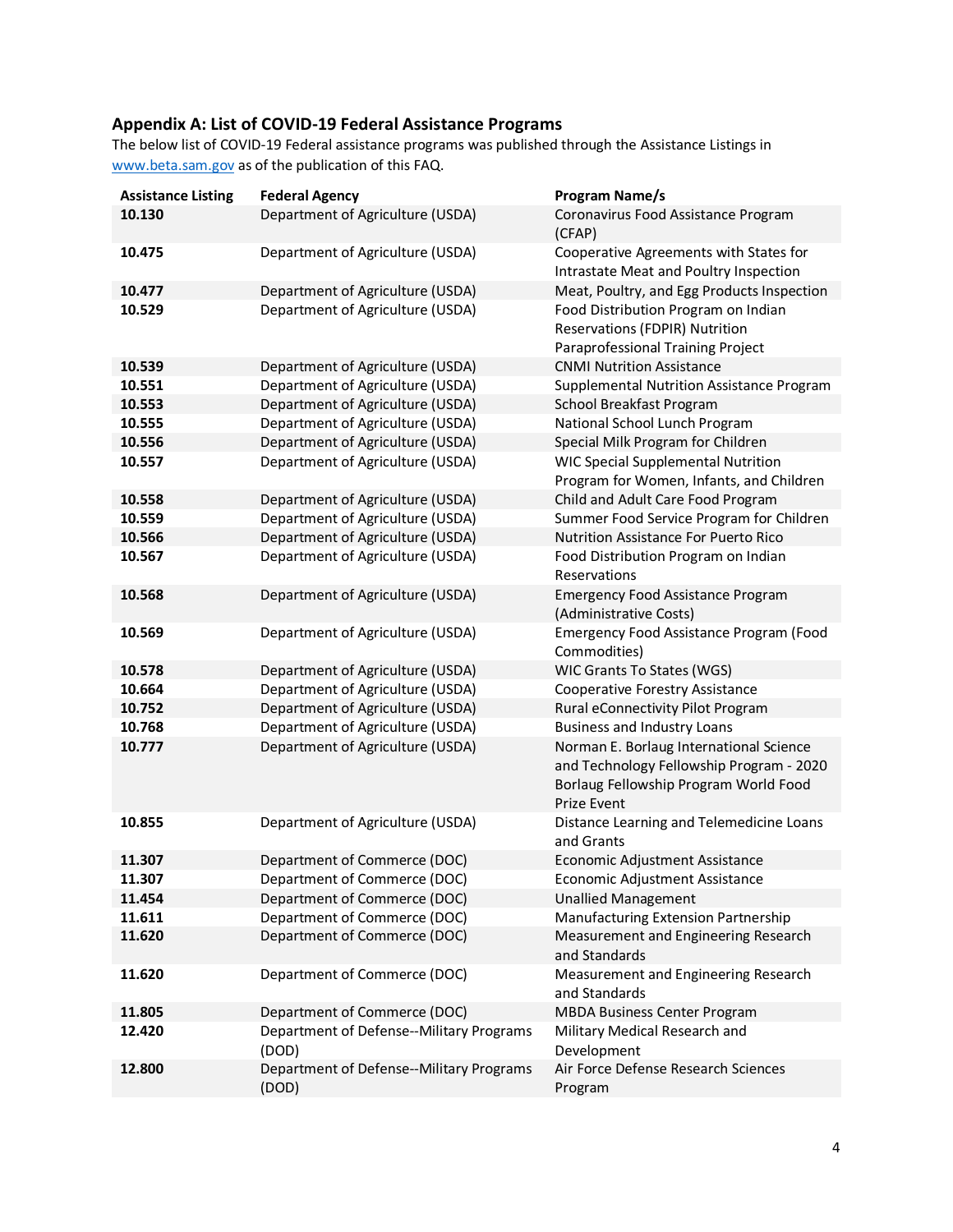| <b>Assistance Listing</b><br>12.800  | <b>Federal Agency</b><br>Department of Defense--Military Programs<br>(DOD) | <b>Program Name/s</b><br>Air Force Defense Research Sciences<br>Program                                                                                                                                                                                                                                                                                      |
|--------------------------------------|----------------------------------------------------------------------------|--------------------------------------------------------------------------------------------------------------------------------------------------------------------------------------------------------------------------------------------------------------------------------------------------------------------------------------------------------------|
| 12.800                               | Department of Defense--Military Programs<br>(DOD)                          | Air Force Defense Research Sciences<br>Program                                                                                                                                                                                                                                                                                                               |
| 12.800                               | Department of Defense--Military Programs<br>(DOD)                          | Air Force Defense Research Sciences<br>Program                                                                                                                                                                                                                                                                                                               |
| 12.800                               | Department of Defense--Military Programs<br>(DOD)                          | Air Force Defense Research Sciences<br>Program                                                                                                                                                                                                                                                                                                               |
| 12.800                               | Department of Defense--Military Programs<br>(DOD)                          | Air Force Defense Research Sciences<br>Program                                                                                                                                                                                                                                                                                                               |
| 12.840                               | Department of Defense--Military Programs<br>(DOD)                          | Civil Air Patrol Program                                                                                                                                                                                                                                                                                                                                     |
| 12.910                               | Department of Defense--Military Programs<br>(DOD)                          | Research and Technology Development                                                                                                                                                                                                                                                                                                                          |
| 12.910                               | Department of Defense--Military Programs<br>(DOD)                          | Research and Technology Development                                                                                                                                                                                                                                                                                                                          |
| 12.910                               | Department of Defense--Military Programs<br>(DOD)                          | Research and Technology Development                                                                                                                                                                                                                                                                                                                          |
| 12.910                               | Department of Defense--Military Programs<br>(DOD)                          | Research and Technology Development                                                                                                                                                                                                                                                                                                                          |
| 12.910                               | Department of Defense--Military Programs<br>(DOD)                          | Research and Technology Development                                                                                                                                                                                                                                                                                                                          |
| 84.915A                              | Department of Education (ED)                                               | Howard University (Academic)                                                                                                                                                                                                                                                                                                                                 |
| 84.031                               | Department of Education (ED)                                               | FFELP Program                                                                                                                                                                                                                                                                                                                                                |
| 84.184C                              | Department of Education (ED)                                               | CARES Act Project SERV, Under the heading<br>Safe Schools and Citizenship Education                                                                                                                                                                                                                                                                          |
| 84.268                               | Department of Education (ED)                                               | <b>Federal Direct Student Loans</b>                                                                                                                                                                                                                                                                                                                          |
| 84.379                               | Department of Education (ED)                                               | <b>TEACH CARES Act Upward Mods</b>                                                                                                                                                                                                                                                                                                                           |
| 84.425                               | Department of Education (ED)                                               | Education Stabilization Fund - Bureau of<br><b>Indian Education</b>                                                                                                                                                                                                                                                                                          |
| 84.425A, 84.425H                     | Department of Education (ED)                                               | <b>Education Stabilization Fund Allocation</b><br>Outlying Areas - State Education Agency<br>(ESF-SEA)                                                                                                                                                                                                                                                       |
| 84.425B                              | Department of Education (ED)                                               | Education Stabilization Fund-Rethink K-12<br>Education Models (ESF-REM) Discretionary<br>Grant Program,                                                                                                                                                                                                                                                      |
| 84.425C                              | Department of Education (ED)                                               | Governor's Emergency Education Relief<br>Fund (GEER Fund)                                                                                                                                                                                                                                                                                                    |
| 84.425D                              | Department of Education (ED)                                               | <b>Elementary and Secondary School</b><br>Emergency Relief Fund (ESSER Fund)                                                                                                                                                                                                                                                                                 |
| 84.425E and<br>84.425F               | Department of Education (ED)                                               | Higher Education Emergency Relief Fund-<br>Student Aid and Higher Education<br><b>Emergency Relief Fund-Institutional</b><br>Portion.                                                                                                                                                                                                                        |
| 84.425J, 84.425K,<br>84.425L, 8.425M | Department of Education (ED)                                               | Higher Education Emergency Relief Fund-<br>Historically Black Colleges and Universities,<br>Higher Education Emergency Relief Fund-<br>Tribally Control Colleges and Universities,<br>Higher Education Emergency Relief Fund-<br>Minority Serving Institutions, and Higher<br><b>Education Emergency Relief Fund-</b><br>Strengthening Institutions Program. |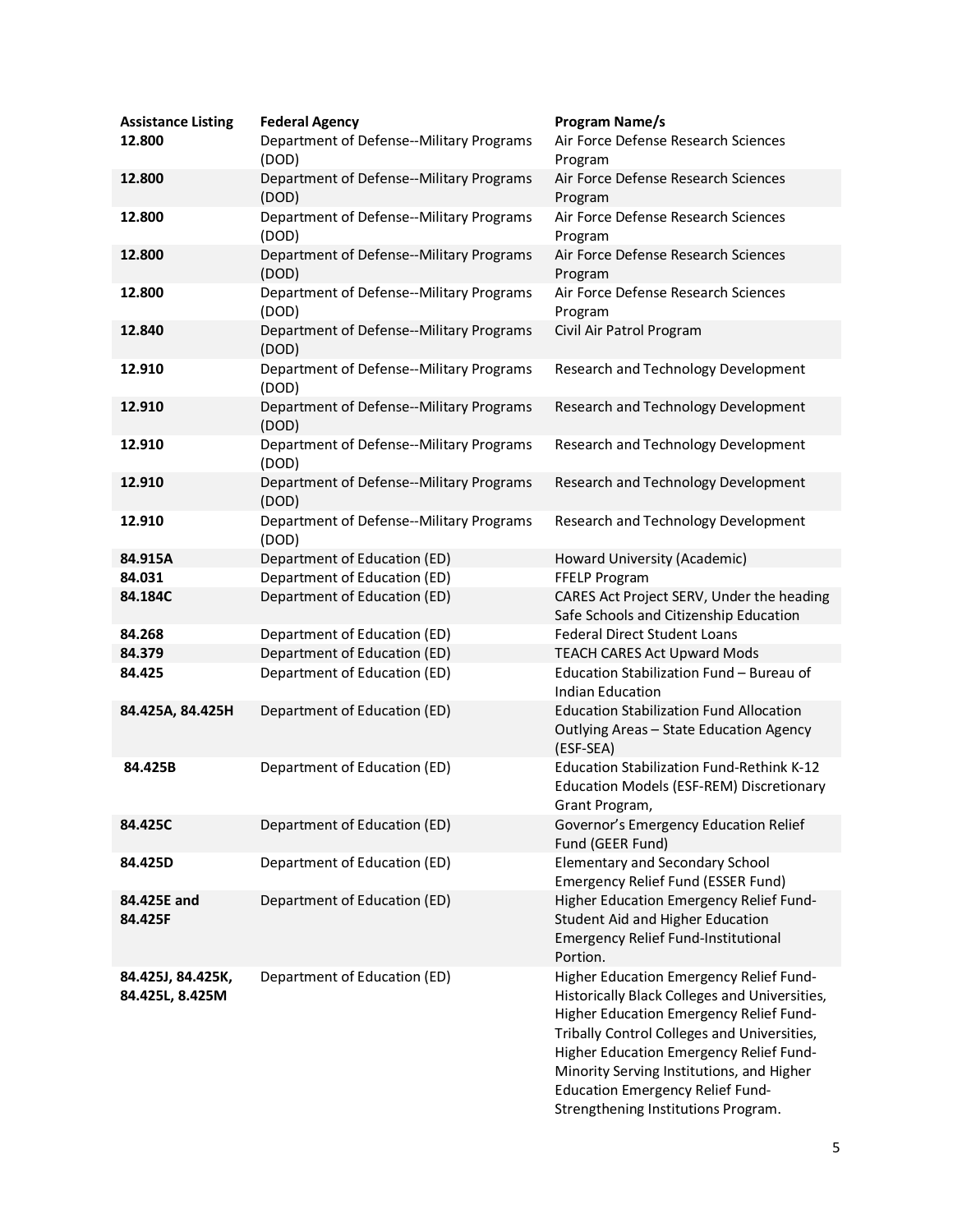| <b>Assistance Listing</b> | <b>Federal Agency</b>                            | Program Name/s                                                                  |
|---------------------------|--------------------------------------------------|---------------------------------------------------------------------------------|
| 84.425N                   | Department of Education (ED)                     | Higher Education Emergency Relief Fund-<br><b>FIPSE</b>                         |
| 84.910B                   | Department of Education (ED)                     | <b>Gallaudet University CARES Act Funding</b>                                   |
| 81.049                    | Department of Energy (DOE)                       | Small Business Innovation Research/Small<br><b>Technology Transfer Research</b> |
| 83-838                    | Department of Health and Human Services<br>(HHS) | Lung Diseases Research                                                          |
| 93.067                    | Department of Health and Human Services<br>(HHS) | <b>Global AIDS</b>                                                              |
| 93.067                    | Department of Health and Human Services<br>(HHS) | Global AIDS                                                                     |
| 93.067                    | Department of Health and Human Services<br>(HHS) | <b>Global AIDS</b>                                                              |
| 93.067                    | Department of Health and Human Services<br>(HHS) | <b>Global AIDS</b>                                                              |
| 93.067                    | Department of Health and Human Services<br>(HHS) | <b>Global AIDS</b>                                                              |
| 93.067                    | Department of Health and Human Services<br>(HHS) | Global AIDS                                                                     |
| 93.067                    | Department of Health and Human Services<br>(HHS) | <b>Global AIDS</b>                                                              |
| 93.067                    | Department of Health and Human Services<br>(HHS) | <b>Global AIDS</b>                                                              |
| 93.067                    | Department of Health and Human Services<br>(HHS) | <b>Global AIDS</b>                                                              |
| 93.067                    | Department of Health and Human Services<br>(HHS) | Global AIDS                                                                     |
| 93.067                    | Department of Health and Human Services<br>(HHS) | <b>Global AIDS</b>                                                              |
| 93.067                    | Department of Health and Human Services<br>(HHS) | Global AIDS                                                                     |
| 93.067                    | Department of Health and Human Services<br>(HHS) | <b>Global AIDS</b>                                                              |
| 93.067                    | Department of Health and Human Services<br>(HHS) | Global AIDS                                                                     |
| 93.067                    | Department of Health and Human Services<br>(HHS) | Global AIDS                                                                     |
| 93.067                    | Department of Health and Human Services<br>(HHS) | <b>Global AIDS</b>                                                              |
| 93.067                    | Department of Health and Human Services<br>(HHS) | <b>Global AIDS</b>                                                              |
| 93.067                    | Department of Health and Human Services<br>(HHS) | <b>Global AIDS</b>                                                              |
| 93.067                    | Department of Health and Human Services<br>(HHS) | <b>Global AIDS</b>                                                              |
| 93.067                    | Department of Health and Human Services<br>(HHS) | <b>Global AIDS</b>                                                              |
| 93.067                    | Department of Health and Human Services<br>(HHS) | <b>Global AIDS</b>                                                              |
| 93.067                    | Department of Health and Human Services<br>(HHS) | <b>Global AIDS</b>                                                              |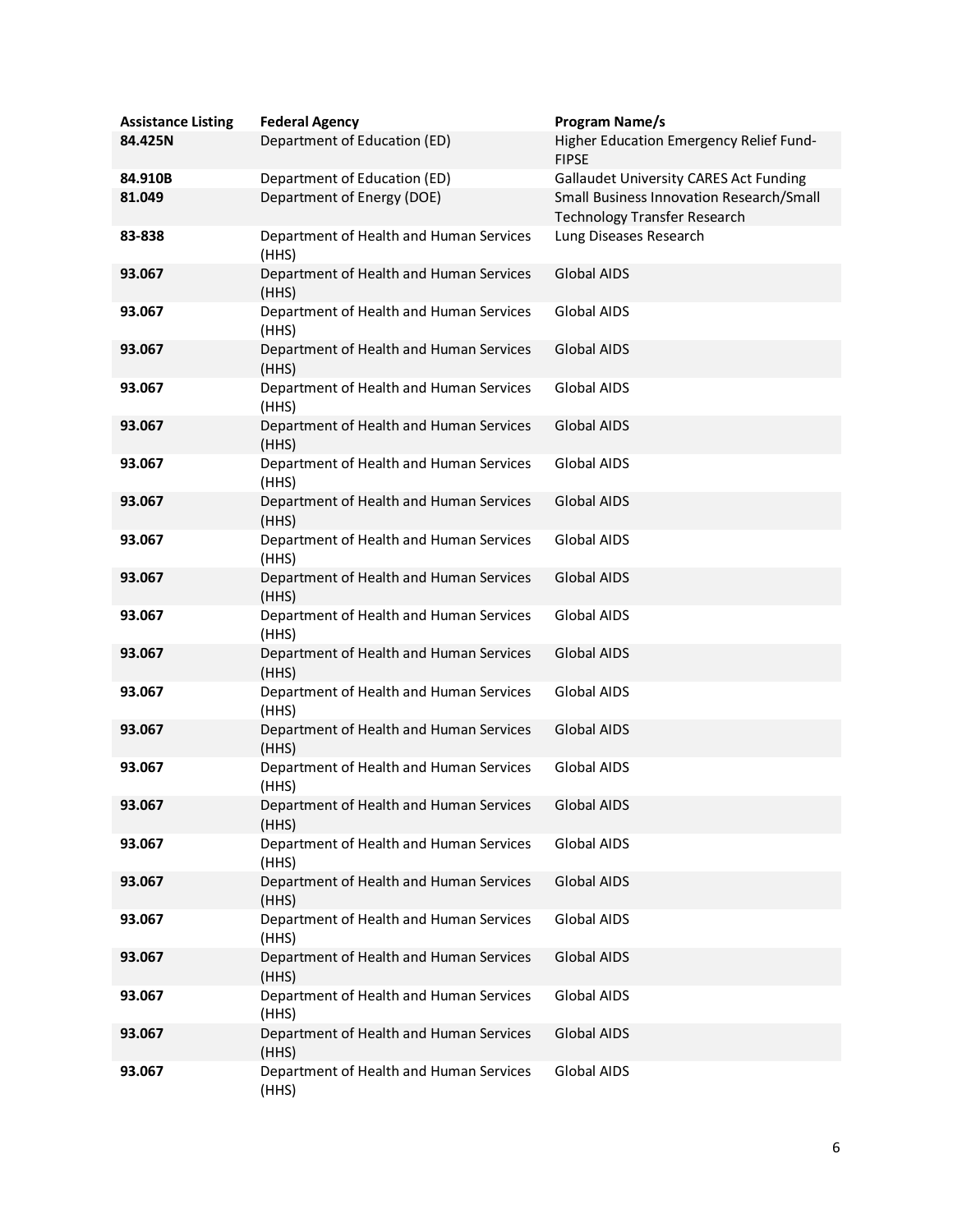| <b>Assistance Listing</b><br>93.067 | <b>Federal Agency</b><br>Department of Health and Human Services<br>(HHS) | <b>Program Name/s</b><br><b>Global AIDS</b>                                                                                                 |
|-------------------------------------|---------------------------------------------------------------------------|---------------------------------------------------------------------------------------------------------------------------------------------|
| 93.067                              | Department of Health and Human Services<br>(HHS)                          | Global AIDS                                                                                                                                 |
| 93.067                              | Department of Health and Human Services<br>(HHS)                          | <b>Global AIDS</b>                                                                                                                          |
| 93.067                              | Department of Health and Human Services<br>(HHS)                          | Global AIDS                                                                                                                                 |
| 93.067                              | Department of Health and Human Services<br>(HHS)                          | <b>Global AIDS</b>                                                                                                                          |
| 93.067                              | Department of Health and Human Services<br>(HHS)                          | Global AIDS                                                                                                                                 |
| 93.084                              | Department of Health and Human Services<br>(HHS)                          | Prevention of Disease, Disability, and Death<br>by Infectious Diseases                                                                      |
| 93.107                              | Department of Health and Human Services<br>(HHS)                          | Area Health Education Centers                                                                                                               |
| 93.145                              | Department of Health and Human Services<br>(HHS)                          | National Training & Technical Assistance /<br>HIV Emergency Relief Project Grants                                                           |
| 93.145                              | Department of Health and Human Services<br>(HHS)                          | <b>National Training &amp; Technical</b><br>Assistance/HIV Emergency Relief Project<br>Grants                                               |
| 93.157                              | Department of Health and Human Services<br>(HHS)                          | <b>Centers of Excellence</b>                                                                                                                |
| 93.243                              | Department of Health and Human Services<br>(HHS)                          | Substance Abuse and Mental Health<br>Services Projects of Regional and National<br>Significance                                             |
| 93.317                              | Department of Health and Human Services<br>(HHS)                          | <b>Emerging Infections Programs</b>                                                                                                         |
| 93.318                              | Department of Health and Human Services<br>(HHS)                          | Protecting and Improving Health Globally:<br>Building and Strengthening Public Health<br>Impact, Systems, Capacity and Security             |
| 93.323                              | Department of Health and Human Services<br>(HHS)                          | Epidemiology and Laboratory Capacity for<br>Infectious Diseases (ELC)                                                                       |
| 93.323                              | Department of Health and Human Services<br>(HHS)                          | Epidemiology and Laboratory Capacity for<br>Infectious Diseases (ELC)                                                                       |
| 93.354                              | Department of Health and Human Services<br>(HHS)                          | Public Health Emergency Response:<br>Cooperative Agreement for Emergency<br>Response: Public Health Crisis Response                         |
| 93.359                              | Department of Health and Human Services<br>(HHS)                          | Nurse Education, Practice Quality and<br><b>Retention Grants</b>                                                                            |
| 93.359                              | Department of Health and Human Services<br>(HHS)                          | Nurse Education, Practice Quality and<br><b>Retention Grants</b>                                                                            |
| 93.391                              | Department of Health and Human Services<br>(HHS)                          | Activities to Support State, Tribal, Local and<br>Territorial (STLT) Health Department<br>Response to Public Health or Healthcare<br>Crises |
| 93.391                              | Department of Health and Human Services<br>(HHS)                          | Activities to Support State, Tribal, Local and<br>Territorial (STLT) Health Department<br>Response to Public Health or Healthcare<br>Crises |
| 93.391                              | Department of Health and Human Services<br>(HHS)                          | Activities to Support State, Tribal, Local and<br>Territorial (STLT) Health Department                                                      |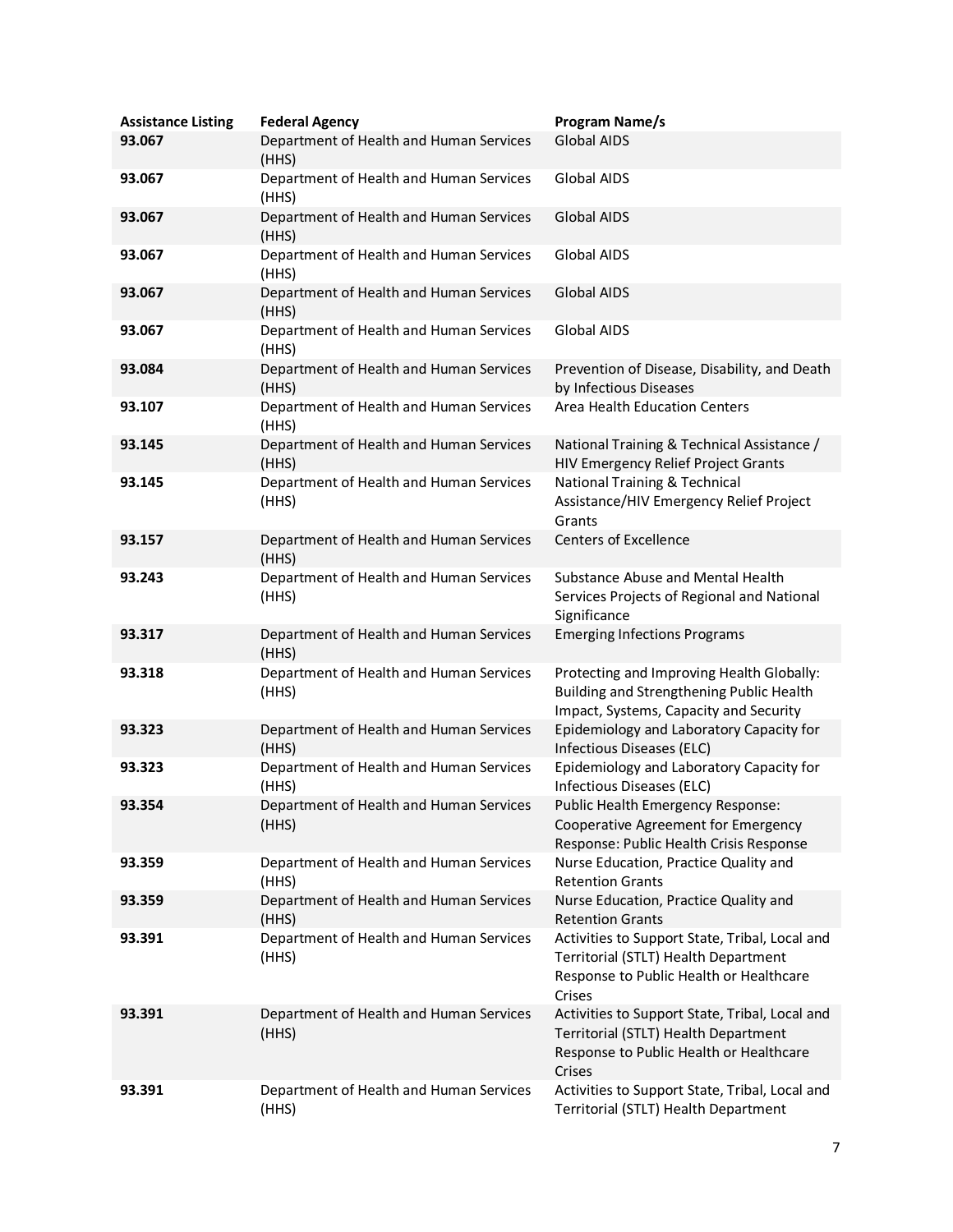| <b>Assistance Listing</b> | <b>Federal Agency</b>                            | <b>Program Name/s</b><br>Response to Public Health or Healthcare<br>Crises                                                      |
|---------------------------|--------------------------------------------------|---------------------------------------------------------------------------------------------------------------------------------|
| 93.421                    | Department of Health and Human Services<br>(HHS) | Strengthening Public Health Systems and<br>Services through National Partnerships to<br>Improve and Protect the Nation's Health |
| 93.421                    | Department of Health and Human Services<br>(HHS) | Strengthening Public Health Systems and<br>Services through National Partnerships to<br>Improve and Protect the Nation's Health |
| 93.665                    | Department of Health and Human Services<br>(HHS) | <b>Emergency Grants to Address Mental and</b><br>Substance Use Disorders During COVID-19                                        |
| 93.665                    | Department of Health and Human Services<br>(HHS) | COVID-19 Emergency Response for Suicide<br>Prevention                                                                           |
| 93.772                    | Department of Health and Human Services<br>(HHS) | Tribal Public Health Capacity Building and<br>Quality Improvement Umbrella<br>Cooperative Agreement                             |
| 93.772                    | Department of Health and Human Services<br>(HHS) | Tribal Public Health Capacity Building and<br>Quality Improvement Umbrella<br>Cooperative Agreement                             |
| 93.772                    | Department of Health and Human Services<br>(HHS) | Tribal Public Health Capacity Building and<br>Quality Improvement Umbrella<br>Cooperative Agreement                             |
| 93.817                    | Department of Health and Human Services<br>(HHS) | Hospital Preparedness Program (HPP) Ebola<br>Preparedness and Response Activities                                               |
| 93.825                    | Department of Health and Human Services<br>(HHS) | National Ebola Training and Education<br>Center                                                                                 |
| 93.829                    | Department of Health and Human Services<br>(HHS) | Section 223 Demonstration Programs to<br>Improve Community Mental Health<br>Services                                            |
| 93.860                    | Department of Health and Human Services<br>(HHS) | <b>Emerging Infections Sentinel Networks</b>                                                                                    |
| 93.860                    | Department of Health and Human Services<br>(HHS) | <b>Emerging Infections Sentinel Networks</b>                                                                                    |
| 93.860                    | Department of Health and Human Services<br>(HHS) | <b>Emerging Infections Sentinel Networks</b>                                                                                    |
| 93.874                    | Department of Health and Human Services<br>(HHS) | Strengthening the Public Health System in<br>US-affiliated Pacific Islands (Non-PPHF)                                           |
| 93.889                    | Department of Health and Human Services<br>(HHS) | National Bioterrorism Hospital<br>Preparedness Program                                                                          |
| 93.914                    | Department of Health and Human Services<br>(HHS) | <b>National Training &amp; Technical</b><br>Assistance/HIV Emergency Relief Project<br>Grants                                   |
| 93.914                    | Department of Health and Human Services<br>(HHS) | National Training & Technical<br>Assistance/HIV Emergency Relief Project<br>Grants                                              |
| 93-042                    | Department of Health and Human Services<br>(HHS) | Special Programs for the Aging, Title VII,<br>Chapter 2, Long Term Care Ombudsman                                               |
| 93-044                    | Department of Health and Human Services<br>(HHS) | Special Programs for the Aging, Title III, Part<br>B, Grants for Supportive Services and<br><b>Senior Centers</b>               |
| 93-045                    | Department of Health and Human Services<br>(HHS) | Special Programs for the Aging, Title III, Part<br>C, Nutrition Services                                                        |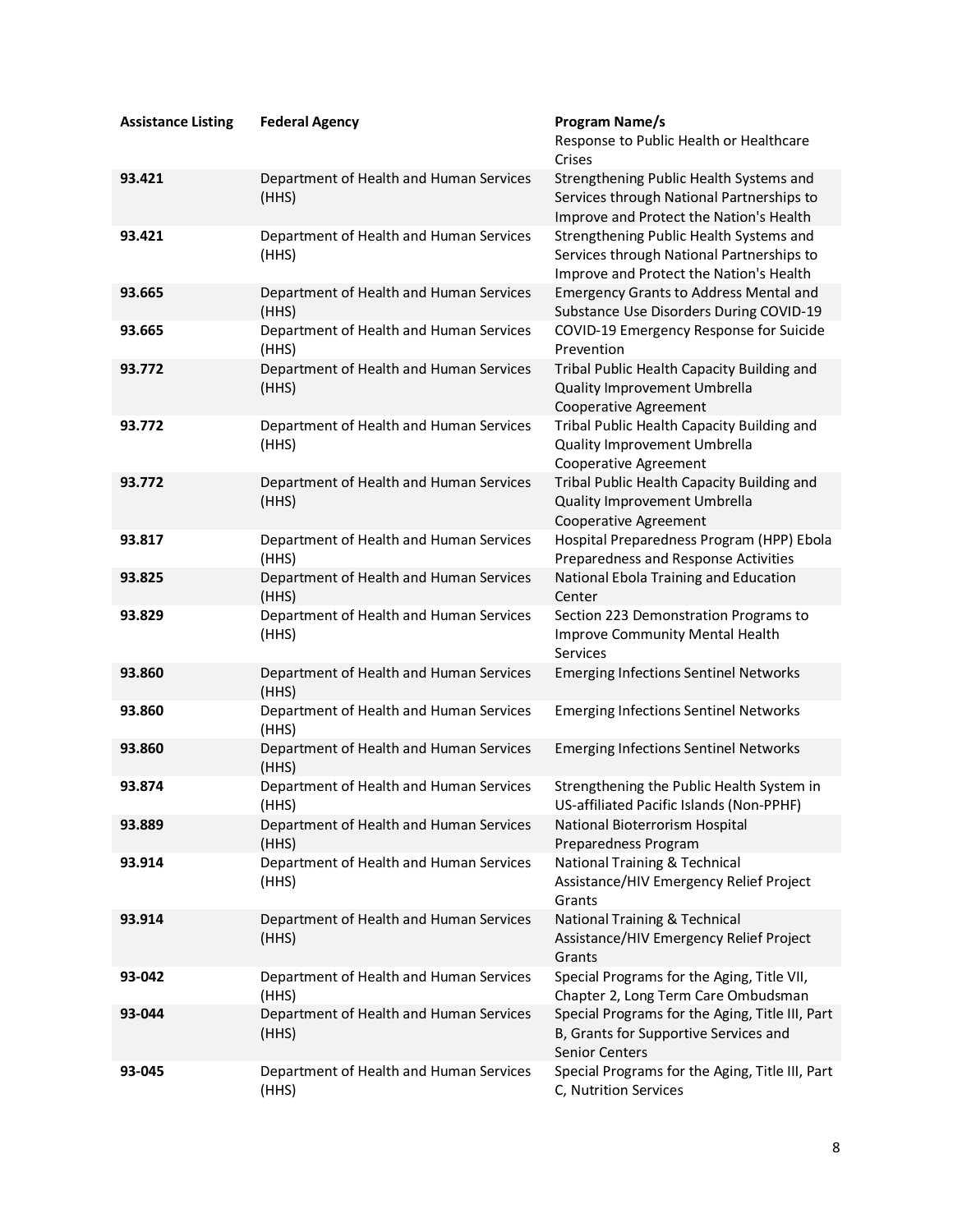| <b>Assistance Listing</b><br>93-045 | <b>Federal Agency</b><br>Department of Health and Human Services<br>(HHS) | <b>Program Name/s</b><br>Special Programs for the Aging, Title III, Part<br>C, Nutrition Services                                                |
|-------------------------------------|---------------------------------------------------------------------------|--------------------------------------------------------------------------------------------------------------------------------------------------|
| 93-047                              | Department of Health and Human Services<br>(HHS)                          | Special Programs for the Aging_Title VI,<br>Part A, Grants to Indian Tribes Part B,<br><b>Grants to Native Hawaiians</b>                         |
| 93-047                              | Department of Health and Human Services<br>(HHS)                          | Special Programs for the Aging_Title VI,<br>Part A, Grants to Indian Tribes_Part B,<br><b>Grants to Native Hawaiians</b>                         |
| 93-048                              | Department of Health and Human Services<br>(HHS)                          | Special Programs for the Aging, Title IV, and<br>Title II, Discretionary Projects                                                                |
| 93-052                              | Department of Health and Human Services<br>(HHS)                          | National Family Caregiver Support, Title III,<br>Part E                                                                                          |
| 93-110                              | Department of Health and Human Services<br>(HHS)                          | Maternal and Child Health Federal<br><b>Consolidated Programs</b>                                                                                |
| 93-110                              | Department of Health and Human Services<br>(HHS)                          | Maternal and Child Health Federal<br><b>Consolidated Programs</b>                                                                                |
| 93-110                              | Department of Health and Human Services<br>(HHS)                          | Maternal and Child Health Federal<br><b>Consolidated Programs</b>                                                                                |
| 93-110                              | Department of Health and Human Services<br>(HHS)                          | Maternal and Child Health Federal<br><b>Consolidated Programs</b>                                                                                |
| 93-142                              | Department of Health and Human Services<br>(HHS)                          | NIEHS Hazardous Waste Worker Health and<br><b>Safety Training</b>                                                                                |
| 93-153                              | Department of Health and Human Services<br>(HHS)                          | Coordinated Services and Access to<br>Research for Women, Infants, Children, and<br>Youth                                                        |
| 93-211                              | Department of Health and Human Services<br>(HHS)                          | <b>Telehealth Programs</b>                                                                                                                       |
| 93-211                              | Department of Health and Human Services<br>(HHS)                          | <b>Telehealth Programs</b>                                                                                                                       |
| 93-224                              | Department of Health and Human Services<br>(HHS)                          | Health Center Program (Community Health<br>Centers, Migrant Health Centers, Health<br>Care for the Homeless, and Public Housing<br>Primary Care) |
| 93-224                              | Department of Health and Human Services<br>(HHS)                          | Health Center Program (Community Health<br>Centers, Migrant Health Centers, Health<br>Care for the Homeless, and Public Housing<br>Primary Care) |
| 93-253                              | Department of Health and Human Services<br>(HHS)                          | Poison Center Support and Enhancement<br><b>Grant Program</b>                                                                                    |
| 93-286                              | Department of Health and Human Services<br>(HHS)                          | Discovery and Applied Research for<br>Technological Innovations to Improve<br>Human Health                                                       |
| 93-286                              | Department of Health and Human Services<br>(HHS)                          | Discovery and Applied Research for<br>Technological Innovations to Improve<br>Human Health                                                       |
| 93-301                              | Department of Health and Human Services<br>(HHS)                          | Small Rural Hospital Improvement Grant<br>Program                                                                                                |
| 93-310                              | Department of Health and Human Services<br>(HHS)                          | <b>Trans-NIH Research Support</b>                                                                                                                |
| 93-310                              | Department of Health and Human Services<br>(HHS)                          | <b>Trans-NIH Research Support</b>                                                                                                                |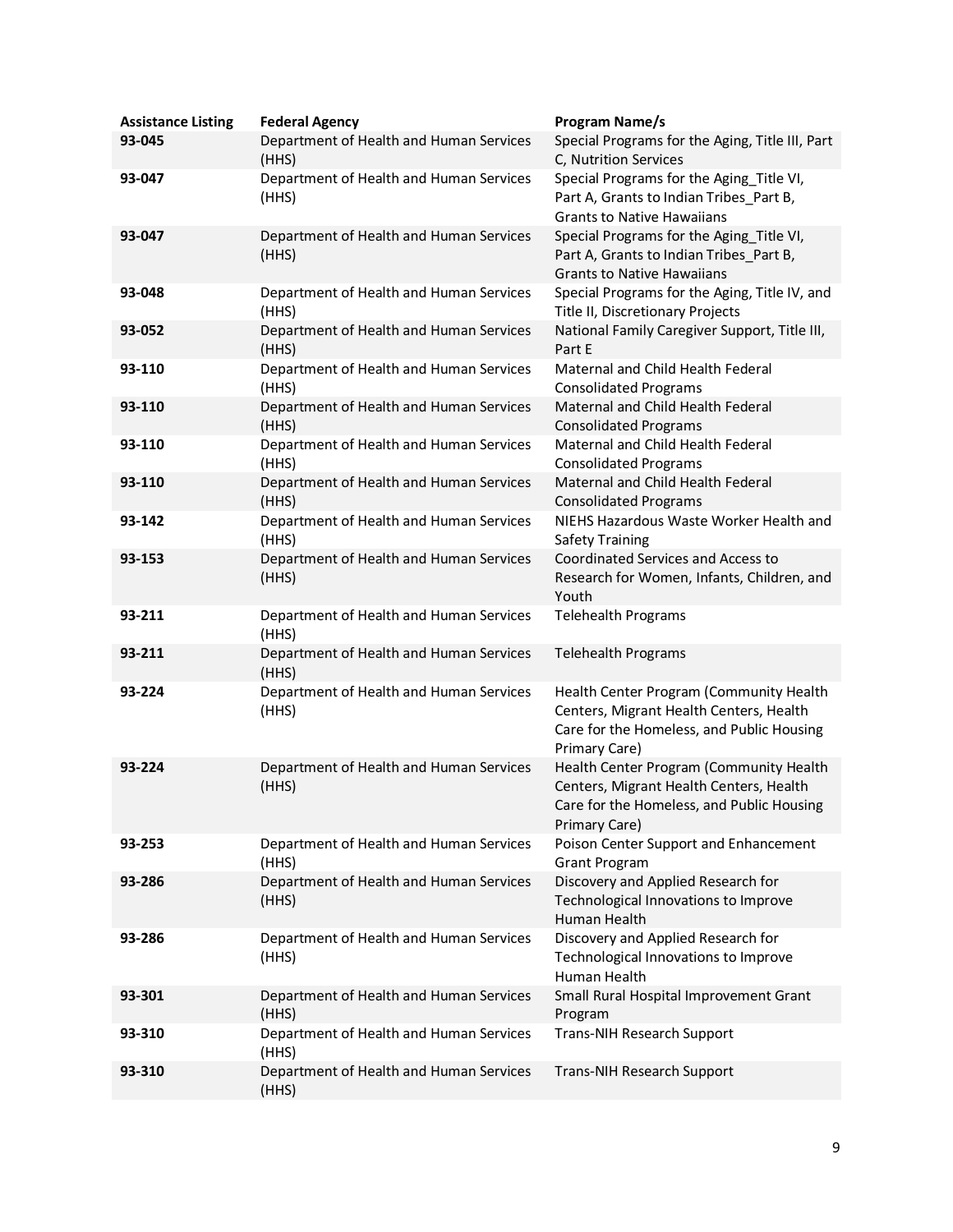| <b>Assistance Listing</b><br>93-350 | <b>Federal Agency</b><br>Department of Health and Human Services<br>(HHS) | <b>Program Name/s</b><br>National Center for Advancing Translational<br>Sciences                                 |
|-------------------------------------|---------------------------------------------------------------------------|------------------------------------------------------------------------------------------------------------------|
| 93-394                              | Department of Health and Human Services<br>(HHS)                          | Cancer Detection and Diagnosis Research                                                                          |
| 93-397                              | Department of Health and Human Services<br>(HHS)                          | <b>Cancer Centers Support Grants</b>                                                                             |
| 93-398                              | Department of Health and Human Services<br>(HHS)                          | Cancer Research Manpower                                                                                         |
| 93-432                              | Department of Health and Human Services<br>(HHS)                          | ACL Centers for Independent Living                                                                               |
| 93-498                              | Department of Health and Human Services<br>(HHS)                          | <b>Public Health and Social Services</b><br><b>Emergency Fund for Provider Relief</b>                            |
| 93-550                              | Department of Health and Human Services<br>(HHS)                          | <b>Transitional Living For Homeless Youth</b>                                                                    |
| 93-557                              | Department of Health and Human Services<br>(HHS)                          | <b>Education And Prevention Grants To</b><br>Reduce Sexual Abuse Of Runaway,<br><b>Homeless And Street Youth</b> |
| 93-568                              | Department of Health and Human Services<br>(HHS)                          | Low-Income Home Energy Assistance                                                                                |
| 93-569                              | Department of Health and Human Services<br>(HHS)                          | <b>Community Services Block Grant</b>                                                                            |
| 93-575                              | Department of Health and Human Services<br>(HHS)                          | Child Care And Development Block Grant                                                                           |
| 93-623                              | Department of Health and Human Services<br>(HHS)                          | <b>Basic Center Grant</b>                                                                                        |
| 93-645                              | Department of Health and Human Services<br>(HHS)                          | Stephanie Tubbs Jones Child Welfare<br>Services Program                                                          |
| 93-837                              | Department of Health and Human Services<br>(HHS)                          | Cardiovascular Diseases Research                                                                                 |
| 93-839                              | Department of Health and Human Services<br>(HHS)                          | <b>Blood Diseases and Resources Research</b>                                                                     |
| 93-840                              | Department of Health and Human Services<br>(HHS)                          | Translation and Implementation Science<br>Research for Heart, Lung, Blood Diseases,<br>and Sleep Disorders       |
| 93-855                              | Department of Health and Human Services<br>(HHS)                          | Allergy and Infectious Diseases Research                                                                         |
| 93-855                              | Department of Health and Human Services<br>(HHS)                          | Allergy and Infectious Diseases Research                                                                         |
| 93-879                              | Department of Health and Human Services<br>(HHS)                          | <b>Medical Library Assistance</b>                                                                                |
| 93-914                              | Department of Health and Human Services<br>(HHS)                          | HIV Emergency Relief Project Grants                                                                              |
| 93-917                              | Department of Health and Human Services<br>(HHS)                          | <b>HIV Care Formula Grants</b>                                                                                   |
| 93-918                              | Department of Health and Human Services<br>(HHS)                          | <b>Grants to Provide Outpatient Early</b><br>Intervention Services with Respect to HIV<br><b>Disease</b>         |
| 93-933                              | Department of Health and Human Services<br>(HHS)                          | Demonstration Projects for Indian Health                                                                         |
| 96.969                              | Department of Health and Human Services<br>(HHS)                          | <b>PPHF Geriatric Education Centers</b>                                                                          |
| 97.024                              | Department of Homeland Security (DHS)                                     | Food and Shelter National Board                                                                                  |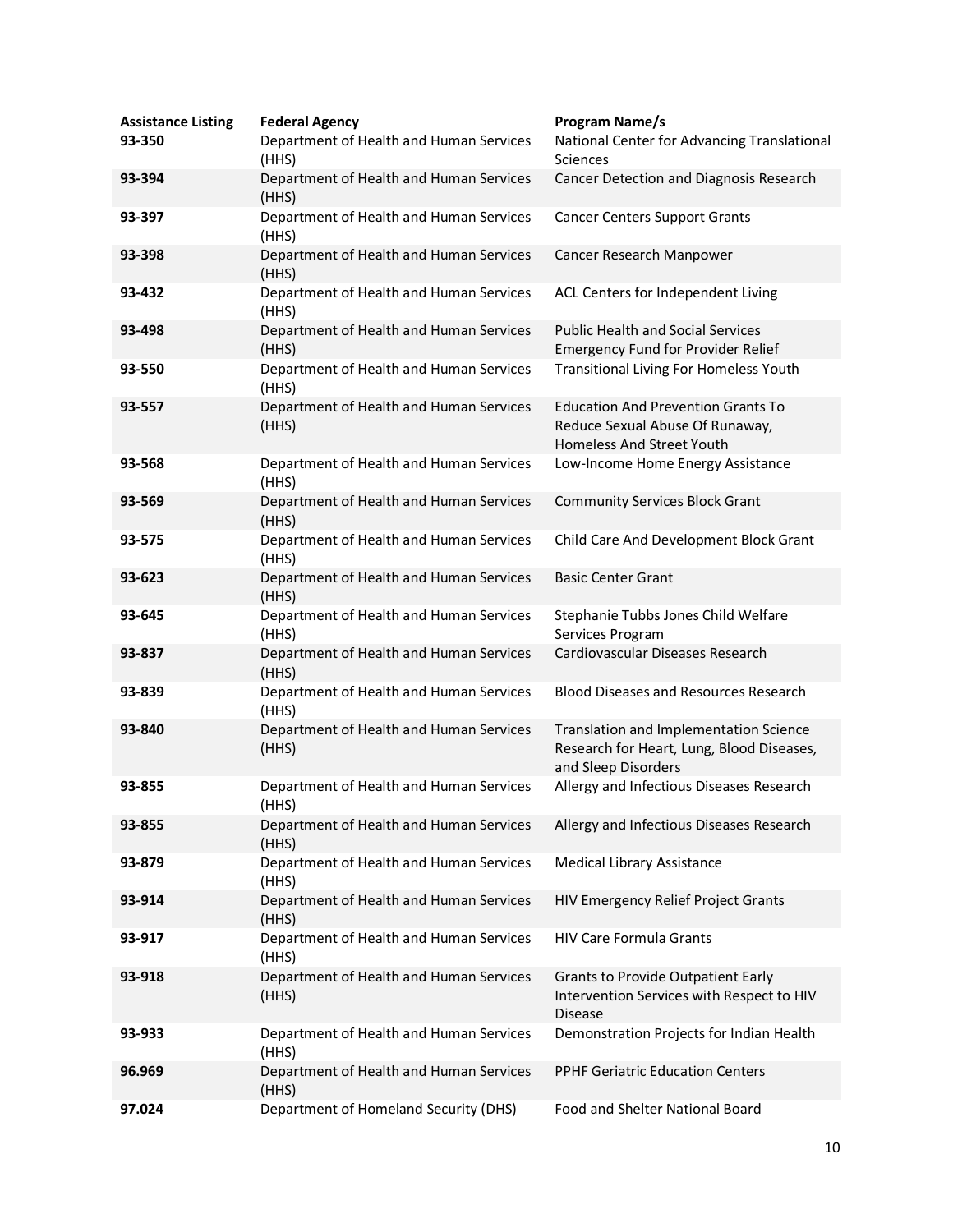| <b>Assistance Listing</b> | <b>Federal Agency</b>                                                          | <b>Program Name/s</b><br>Disaster Relief Fund                                                                                              |
|---------------------------|--------------------------------------------------------------------------------|--------------------------------------------------------------------------------------------------------------------------------------------|
| 97.036<br>97.042          | Department of Homeland Security (DHS)<br>Department of Homeland Security (DHS) | <b>Emergency Management Performance</b>                                                                                                    |
|                           |                                                                                | Grants                                                                                                                                     |
| 97.044                    | Department of Homeland Security (DHS)                                          | Assistance to Firefighters                                                                                                                 |
| 14.871                    | Department of Housing and Urban<br>Development (HUD)                           | Section 8 Housing Choice Vouchers                                                                                                          |
| 14.157                    | Department of Housing and Urban<br>Development (HUD)                           | Supportive Housing for the Elderly                                                                                                         |
| 14.191                    | Department of Housing and Urban<br>Development (HUD)                           | Multifamily Housing Service Coordinators                                                                                                   |
| 14.195                    | Department of Housing and Urban<br>Development (HUD)                           | Section 8 Housing Assistance Payments<br>Program                                                                                           |
| 14.218                    | Department of Housing and Urban<br>Development (HUD)                           | <b>Community Development Block</b><br><b>Grants/Entitlement Grants</b>                                                                     |
| 14.225                    | Department of Housing and Urban<br>Development (HUD)                           | <b>Community Development Block</b><br>Grants/Special Purpose Grants/Insular<br>Areas                                                       |
| 14.228                    | Department of Housing and Urban<br>Development (HUD)                           | <b>Community Development Block</b><br>Grants/State's program and Non-<br><b>Entitlement Grants in Hawaii</b>                               |
| 14.231                    | Department of Housing and Urban<br>Development (HUD)                           | <b>Emergency Solutions Grant Program</b>                                                                                                   |
| 14.241                    | Department of Housing and Urban<br>Development (HUD)                           | Housing Opportunities for Persons with<br><b>AIDS</b>                                                                                      |
| 14.259                    | Department of Housing and Urban<br>Development (HUD)                           | <b>Community Compass Technical Assistance</b><br>and Capacity Building                                                                     |
| 14.326                    | Department of Housing and Urban<br>Development (HUD)                           | Project Rental Assistance Demonstration<br>(PRA Demo) Program of Section 811<br>Supportive Housing for Persons with<br><b>Disabilities</b> |
| 14.401                    | Department of Housing and Urban<br>Development (HUD)                           | Fair Housing Assistance Program State and<br>Local                                                                                         |
| 14.416                    | Department of Housing and Urban<br>Development (HUD)                           | <b>Education and Outreach Initiatives</b>                                                                                                  |
| 14.850                    | Department of Housing and Urban<br>Development (HUD)                           | <b>Public and Indian Housing</b>                                                                                                           |
| 14.862                    | Department of Housing and Urban<br>Development (HUD)                           | <b>ICDBG Program</b>                                                                                                                       |
| 14.867                    | Department of Housing and Urban<br>Development (HUD)                           | Office of Native American Programs<br>Training and Technical Assistance for Indian<br>Housing Block Grant Program                          |
| 16.034                    | Department of Justice (DOJ)                                                    | Coronavirus Emergency Supplemental<br><b>Funding Program</b>                                                                               |
| 17.225                    | Department of Labor (DOL)                                                      | Unemployment Insurance                                                                                                                     |
| 17.225                    | Department of Labor (DOL)                                                      | Unemployment Insurance                                                                                                                     |
| 17.225                    | Department of Labor (DOL)                                                      | Unemployment Insurance                                                                                                                     |
| 17.277                    | Department of Labor (DOL)                                                      | WIOA National Dislocated Worker Grants /<br><b>WIA National Emergency Grants</b>                                                           |
| 15.020                    | Department of the Interior (DOI)                                               | Aid to Tribal Governments                                                                                                                  |
| 15.021                    | Department of the Interior (DOI)                                               | <b>Consolidated Tribal Government</b>                                                                                                      |
| 15.024                    | Department of the Interior (DOI)                                               | Indian Self-Determination Contract Support                                                                                                 |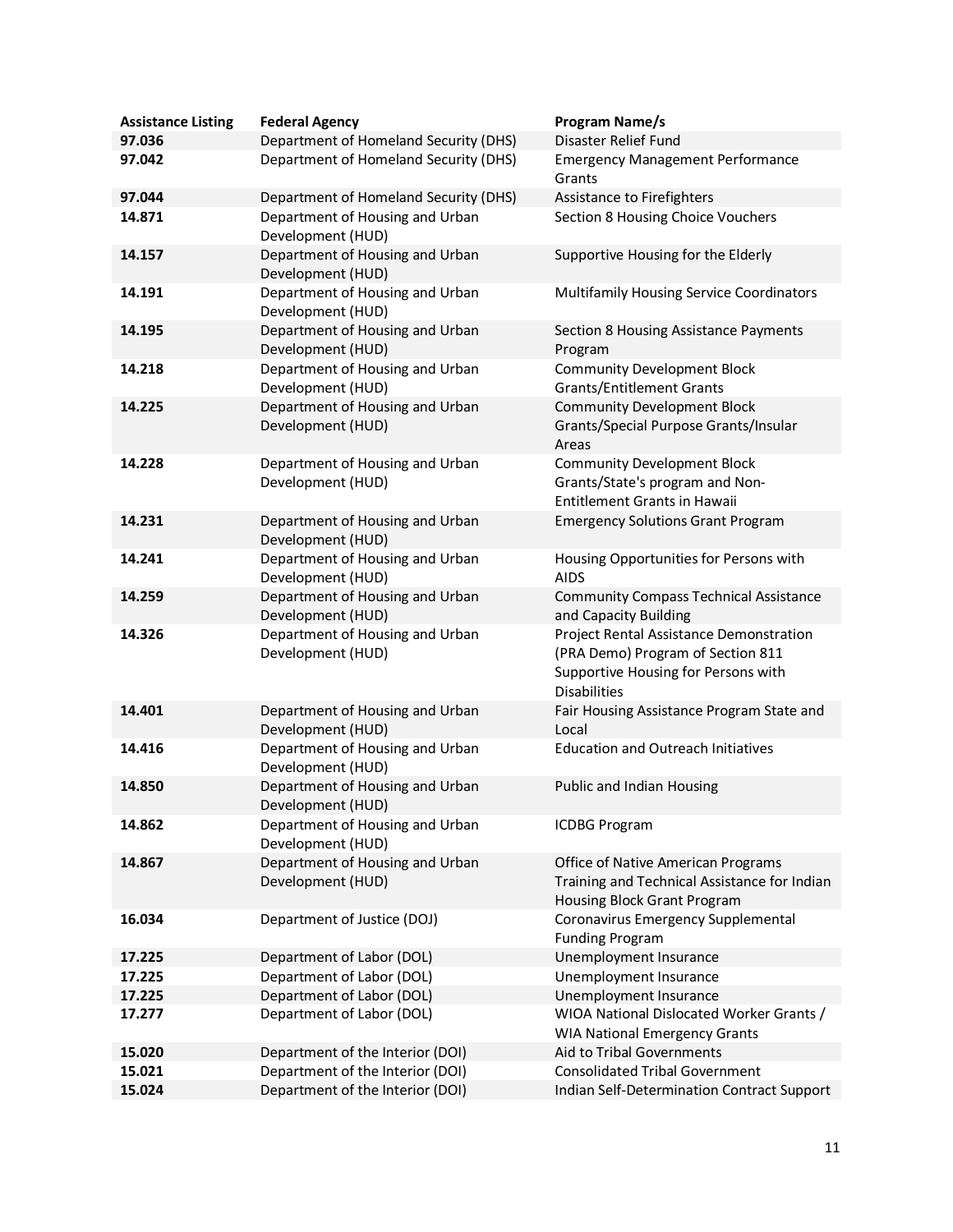| <b>Assistance Listing</b><br>15.025 | <b>Federal Agency</b><br>Department of the Interior (DOI) | <b>Program Name/s</b><br>Services to Indian Children, Elderly and<br><b>Families</b> |
|-------------------------------------|-----------------------------------------------------------|--------------------------------------------------------------------------------------|
| 15.027                              | Department of the Interior (DOI)                          | Assistance to Tribally Controlled<br><b>Community Colleges and Universities</b>      |
| 15.029                              | Department of the Interior (DOI)                          | <b>Tribal Courts</b>                                                                 |
| 15.032                              | Department of the Interior (DOI)                          | Indian Economic Development                                                          |
| 15.034                              | Department of the Interior (DOI)                          | Agriculture on Indian Lands                                                          |
| 15.035                              | Department of the Interior (DOI)                          | Forestry on Indian Lands                                                             |
| 15.058                              | Department of the Interior (DOI)                          | Indian Post-Secondary Schools                                                        |
| 15.060                              | Department of the Interior (DOI)                          | Indian Vocational Training_United Tribes<br><b>Technical College</b>                 |
| 15.108                              | Department of the Interior (DOI)                          | Indian Employment Assistance                                                         |
| 15.113                              | Department of the Interior (DOI)                          | Indian Social Services_Welfare Assistance                                            |
| 15.114                              | Department of the Interior (DOI)                          | Indian Education_Higher Education Grant                                              |
| 15.535                              | Department of the Interior (DOI)                          | Upper Colorado River Basin Fish And<br><b>Wildlife Mitigation</b>                    |
| 15.875                              | Department of the Interior (DOI)                          | Economic, Social And Political Development<br>Of The Territories                     |
| 93.558                              | Department of the Interior (DOI)                          | Temporary Assistance For Needy Families                                              |
| 93.575                              | Department of the Interior (DOI)                          | Child Care And Development Block Grant                                               |
| 21.018                              | Department of the Treasury (TREAS)                        | Coronavirus Relief - Pandemic Relief for<br><b>Aviation Workers</b>                  |
| 20.106                              | Department of Transportation (DOT)                        | Airport Improvement Program                                                          |
| 20.301                              | Department of Transportation (DOT)                        | Railroad Safety                                                                      |
| 20.315                              | Department of Transportation (DOT)                        | National Railroad Passenger Corporation<br>Grants                                    |
| 20.315                              | Department of Transportation (DOT)                        | National Railroad Passenger Corporation<br>Grants                                    |
| 20.507                              | Department of Transportation (DOT)                        | Federal Transit Formula Grants                                                       |
| 20.509                              | Department of Transportation (DOT)                        | Formula Grants for Rural Areas and Tribal<br><b>Transit Program</b>                  |
| 20.806                              | Department of Transportation (DOT)                        | <b>State Maritime Schools</b>                                                        |
| 20.901                              | Department of Transportation (DOT)                        | Payments for Essential Air Services                                                  |
| 64.005                              | Department of Veterans Affairs (VA)                       | <b>Grants for Construction of State Extended</b><br><b>Care Facilities</b>           |
| 64.014                              | Department of Veterans Affairs (VA)                       | Veterans State Domiciliary Care                                                      |
| 64.015                              | Department of Veterans Affairs (VA)                       | Veterans State Nursing Home Care                                                     |
| 64.024                              | Department of Veterans Affairs (VA)                       | VA Homeless Providers Grant and Per Diem<br>Program                                  |
| 64.026                              | Department of Veterans Affairs (VA)                       | Veterans State Adult Day Health Care                                                 |
| 64.033                              | Department of Veterans Affairs (VA)                       | VA Supportive Services for Veteran Families<br>Program                               |
| 90.404                              | Election Assistance Commission (EAC)                      | 2020 Supplemental COVID-19 Election<br><b>Security Grants</b>                        |
| 32.006                              | Federal Communications Commission (FCC)                   | COVID-19 Telehealth Program                                                          |
| 45.308                              | Institute of Museum and Library Services<br>(IMLS)        | Native American/Native Hawaiian Museum<br>Services Program                           |
| 45.310                              | Institute of Museum and Library Services<br>(IMLS)        | Grants to States - Libraries                                                         |
| 45.312                              | Institute of Museum and Library Services<br>(IMLS)        | National Leadership Grants                                                           |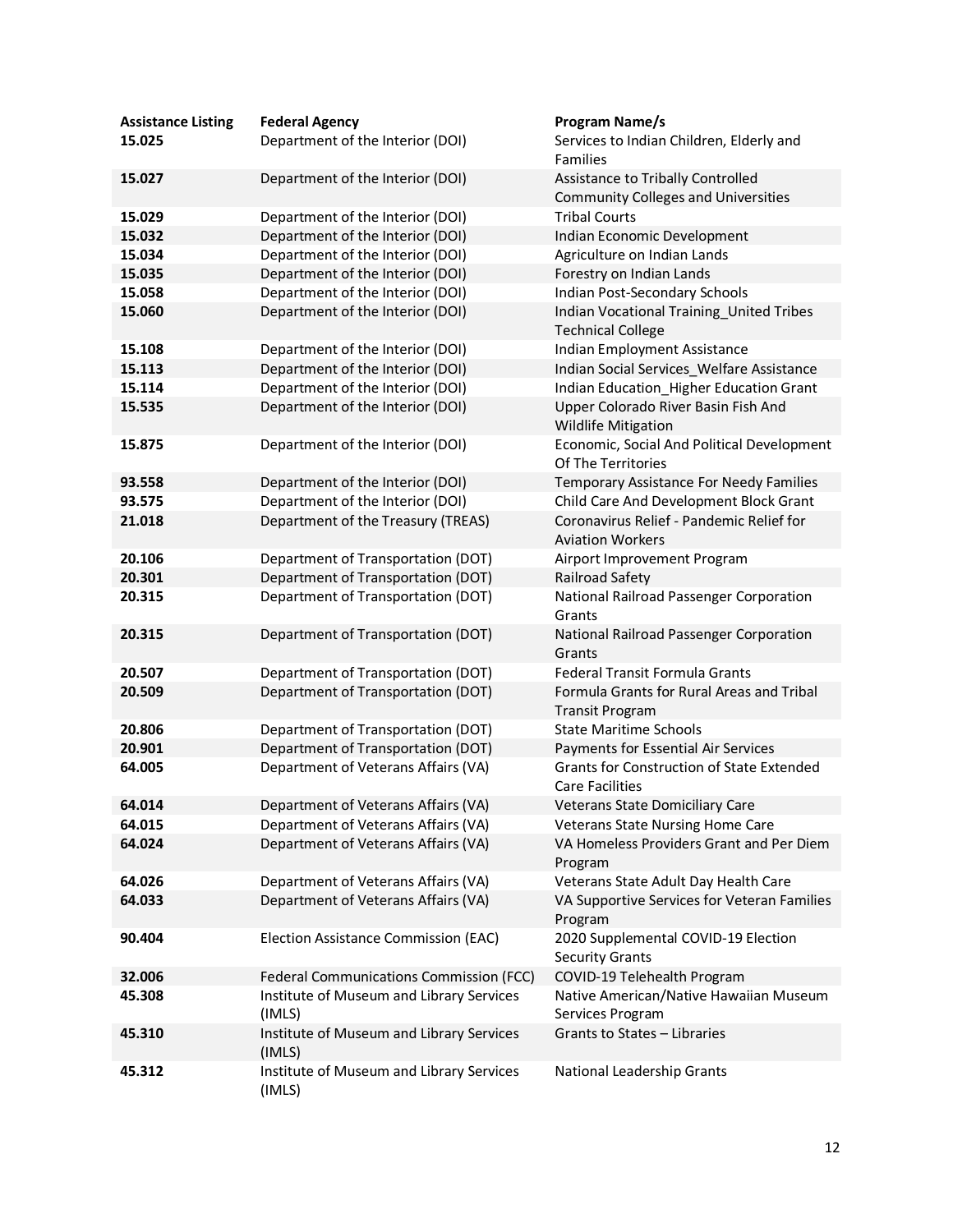| <b>Assistance Listing</b> | <b>Federal Agency</b>                                                  | <b>Program Name/s</b>                                                   |
|---------------------------|------------------------------------------------------------------------|-------------------------------------------------------------------------|
| 89.001 and 89.003         | <b>National Archives and Records</b>                                   | 89.001 National Archives Reference                                      |
|                           | Administration (NARA)                                                  | Services Historical Research and 89,003                                 |
|                           |                                                                        | National Historical Publications and                                    |
|                           |                                                                        | <b>Records Grants</b>                                                   |
| 45.024 and 45.025         | National Endowment for the Arts (NEA)                                  | 45.024 Promotion of the Arts-Grants to                                  |
|                           |                                                                        | Organizations and Individuals; 45.025                                   |
|                           |                                                                        | 45.025 Promotion of the Arts-Partnership                                |
|                           |                                                                        | Agreements                                                              |
| 45.129                    | National Endowment for the Humanities                                  | Promotion of the Humanities Federal/State                               |
| 45.149                    | (NEH)<br>National Endowment for the Humanities                         | Partnership<br>Promotion of the Humanities Division of                  |
|                           | (NEH)                                                                  | <b>Preservation and Access</b>                                          |
| 45.161                    | National Endowment for the Humanities                                  | Promotion of Humanities Research                                        |
|                           | (NEH)                                                                  |                                                                         |
| 45.162                    | National Endowment for the Humanities                                  | Promotion of the Humanities Teaching and                                |
|                           | (NEH)                                                                  | Learning Resources and Curriculum                                       |
|                           |                                                                        | Development                                                             |
| 45.164                    | National Endowment for the Humanities                                  | Promotion of the Humanities Public                                      |
|                           | (NEH)                                                                  | Programs                                                                |
| 45.169                    | National Endowment for the Humanities                                  | Promotion of the Humanities Office of                                   |
|                           | (NEH)                                                                  | <b>Digital Humanities</b>                                               |
| 47.041                    | National Science Foundation (NSF)                                      | Engineering                                                             |
| 47.049                    | National Science Foundation (NSF)                                      | Mathematical and Physical Sciences                                      |
| 47.050                    | National Science Foundation (NSF)                                      | Geosciences                                                             |
| 47.070                    | National Science Foundation (NSF)                                      | Computer and Information Science and                                    |
|                           |                                                                        | Engineering                                                             |
| 47.074<br>47.075          | National Science Foundation (NSF)<br>National Science Foundation (NSF) | <b>Biological Sciences</b><br>Social, Behavioral, and Economic Sciences |
| 47.076                    | National Science Foundation (NSF)                                      | <b>Education and Human Resources</b>                                    |
| 47.078                    | National Science Foundation (NSF)                                      | Polar Programs                                                          |
| 47.079                    | National Science Foundation (NSF)                                      | Office of International Science and                                     |
|                           |                                                                        | Engineering                                                             |
| 47.083                    | National Science Foundation (NSF)                                      | <b>Integrative Activities</b>                                           |
| 59.008                    | <b>Small Business Administration (SBA)</b>                             | Disaster Loan Assistance                                                |
| 59.037                    | <b>Small Business Administration (SBA)</b>                             | <b>Small Business Development Centers</b>                               |
| 59.043                    | Small Business Administration (SBA)                                    | Women's Business Ownership Assistance                                   |
| 59.072                    | <b>Small Business Administration (SBA)</b>                             | Economic Injury Disaster Loan Emergency                                 |
|                           |                                                                        | Advance                                                                 |
| 59.072                    | <b>Small Business Administration (SBA)</b>                             | Economic Injury Disaster Loan Emergency                                 |
|                           |                                                                        | Advance                                                                 |
| 59.073                    | <b>Small Business Administration (SBA)</b>                             | Paycheck Protection Program                                             |
| 59.073                    | <b>Small Business Administration (SBA)</b>                             | Paycheck Protection Program                                             |
| 59.074                    | <b>Small Business Administration (SBA)</b>                             | OED Resource Partners Training Portal<br>(RPTP)                         |
| 98.001                    | United States Agency for International                                 | <b>USAID Foreign Assistance for Programs</b>                            |
|                           | Development (USAID)                                                    | Overseas                                                                |
| 98.001                    | United States Agency for International                                 | <b>USAID Foreign Assistance for Programs</b>                            |
|                           | Development (USAID)                                                    | Overseas                                                                |
| 98.001                    | United States Agency for International                                 | <b>USAID Foreign Assistance for Programs</b>                            |
|                           | Development (USAID)                                                    | Overseas                                                                |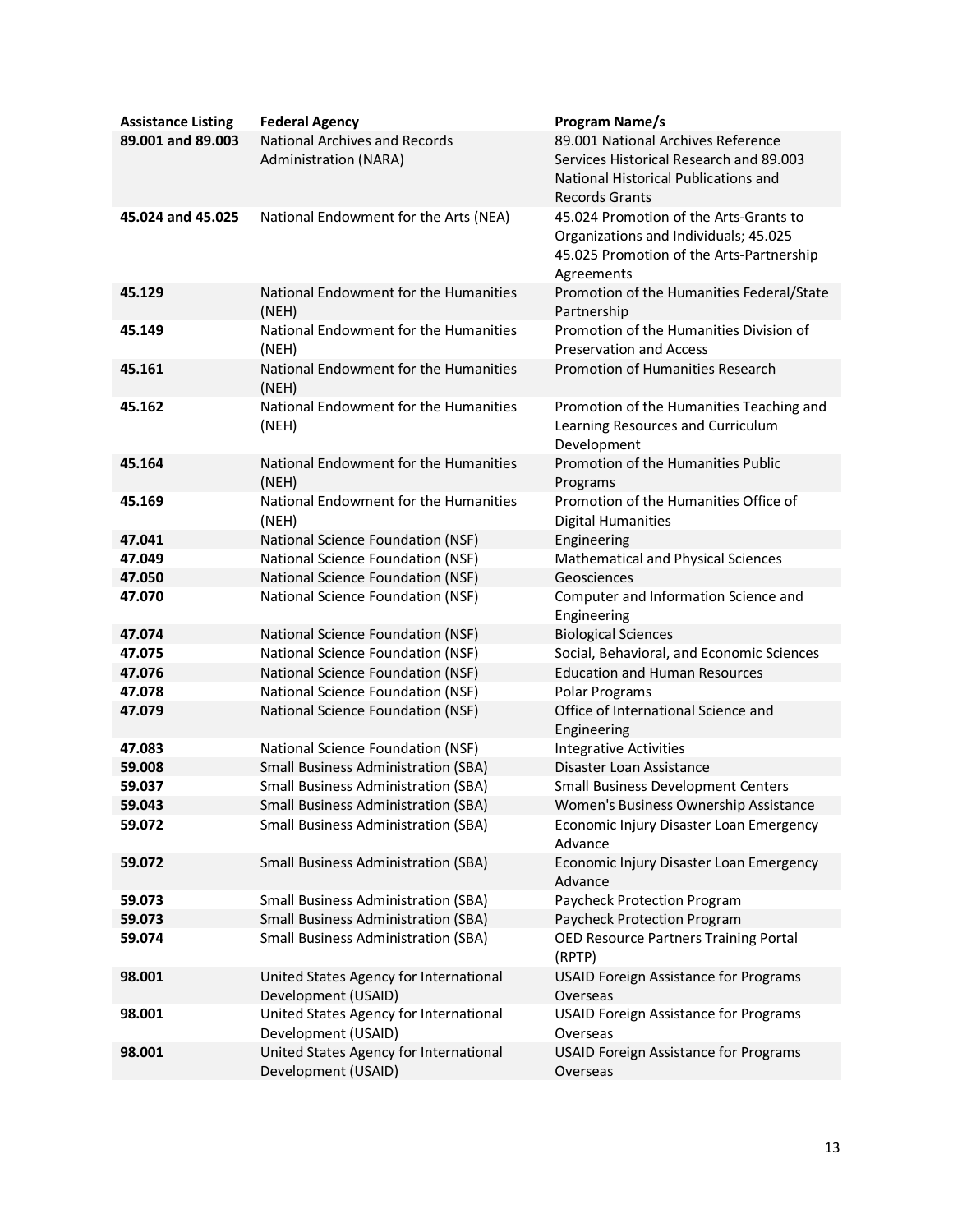

**IUSTIN P. WILSON** Comptroller

**JASON E. MUMPOWER** Deputy Comptroller

## **Memorandum**

Date: August 3, 2020

To: Tennessee Local Government Officials and Finance Directors

From: Office of the Tennessee Comptroller of the Treasury

Subject: \$115 Million in Coronavirus Relief Funds to Local Governments

The federally approved CARES Act included payments to state and local governments through the Coronavirus Relief Fund (CRF) to assist with the financial impact of COVID-19. Through the CRF, Tennessee was allocated more than \$2.6 billion. Of that amount, based on population, Metropolitan Nashville and Davidson County and Memphis and Shelby County each received direct allocations of over \$284 million. Tennessee is allocating some of the remaining \$2.36 billion balance of the CRF funding to other local governments, schools, and non-profits. \$115 million of the state's allocation is being directed to local governments based on a \$15 per capita basis.

**\_\_\_\_\_\_\_\_\_\_\_\_\_\_\_\_\_\_\_\_\_\_\_\_\_\_\_\_\_\_\_\_\_\_\_\_\_\_\_\_\_\_\_\_\_\_\_\_\_\_\_\_\_\_\_\_\_\_\_\_\_\_\_\_\_\_\_\_\_\_\_\_\_\_\_\_\_\_**

This memorandum is intended to address issues related to the \$115 million allocated to local governments:

1. The Department of Finance and Administration (F&A) has established a website that provides information related to the allocation of CRF funding:

<https://tncaresact.tn.gov/>

This website provides information on how much CRF funding your local government will receive, and it includes a page of frequently asked questions such as how to request CRF funding and what are eligible expenses.

- 2. Local governments should consider these general rules for spending CRF funding:
	- a. Expenditures should be limited to those incurred due to COVID-19;
	- b. Expenditures should not have been accounted for in your budget most recently approved as of March 27, 2020;
	- c. Eligible expenditures must be incurred during the period March 1, 2020 to December 30, 2020;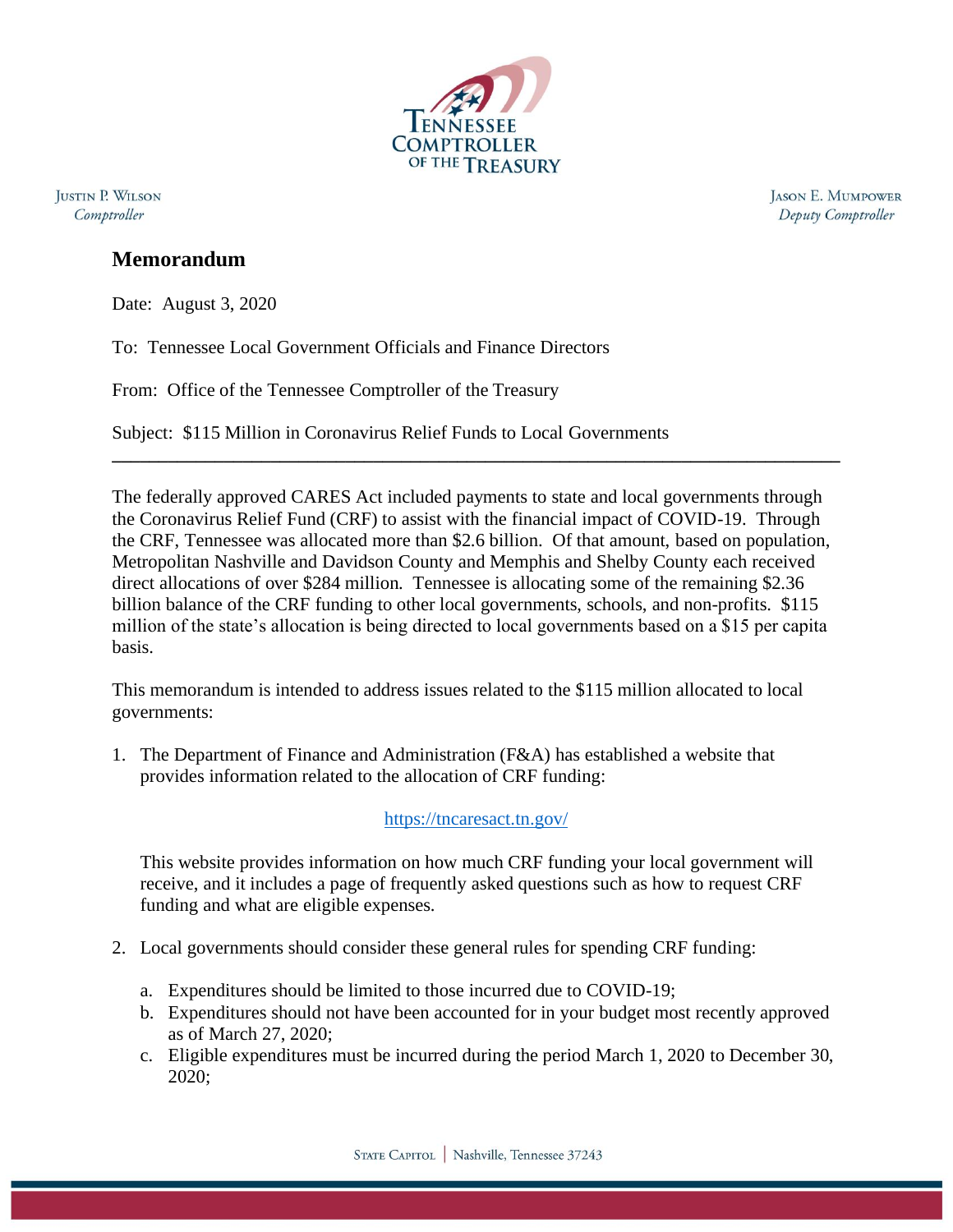Memorandum re: \$115 Million in Coronavirus Relief Funds to Local Governments August 3, 2020 Page 2 of 3

- d. As of the date of this memo, CRF funding cannot be used to cover revenue shortfalls; and
- e. Unused CRF funding, or CRF funding used for ineligible expenses, must be returned to the U.S. Department of Treasury.
- 3. Local governments wishing to apply for CRF funding must use the Tennessee Cares Act Management System (TN CAMS) web portal. Local governments will be required to upload all necessary documentation for each claimed expense. A designated user from each local government will receive an email enabling them to set up an account and begin requesting funds. Local governments must register through F&A for a TN CAMS account.
- 4. Local governments will be given an option to receive an immediate 30% advance of funds that have been allocated for their jurisdiction. The remaining 70% can be accessed on a reimbursement basis after the advance has been substantiated.
- 5. Local governments are not required to take the 30% advance. They may opt to request all funds on a reimbursement basis**. It should be noted, if a local government receives an advance, the local government should not spend any of those funds until the proposed uses are deemed eligible by F&A. Funds used for ineligible expenses will have to be returned to F&A.**
- 6. Here are the deadlines related to the distribution of CRF funding established by F&A:

**August 15, 2020**: Deadline for all local governments to request a TN CAMS account (or CRF funding could be forfeited).

September 1, 2020: Deadline for requesting a 30% advance.

September 30, 2020: Deadline to spend the 30% advance. Any unused funds must be returned to F&A.

November 1, 2020: Deadline to submit reimbursement requests for the remaining 70% of CRF funding. These requests can include anticipated December expenditures.

- 7. CRF money should be maintained separately from other funds received by your government. Expenditures for mitigation or response to the COVID-19 virus should likewise be separated from other expenditures. This may require that money already received or expended will need to be reclassified from one expenditure account to another. Detailed documentation for all transactions should be maintained.
- 8. CRF funding will be subject to audit under the Single Audit Act and OMB's *Uniform Guidance.*
- 9. The Division of Local Government Audit has added new accounts to the Uniform Chart of Accounts to allow counties to track CRF funding separately. This new Chart of Accounts